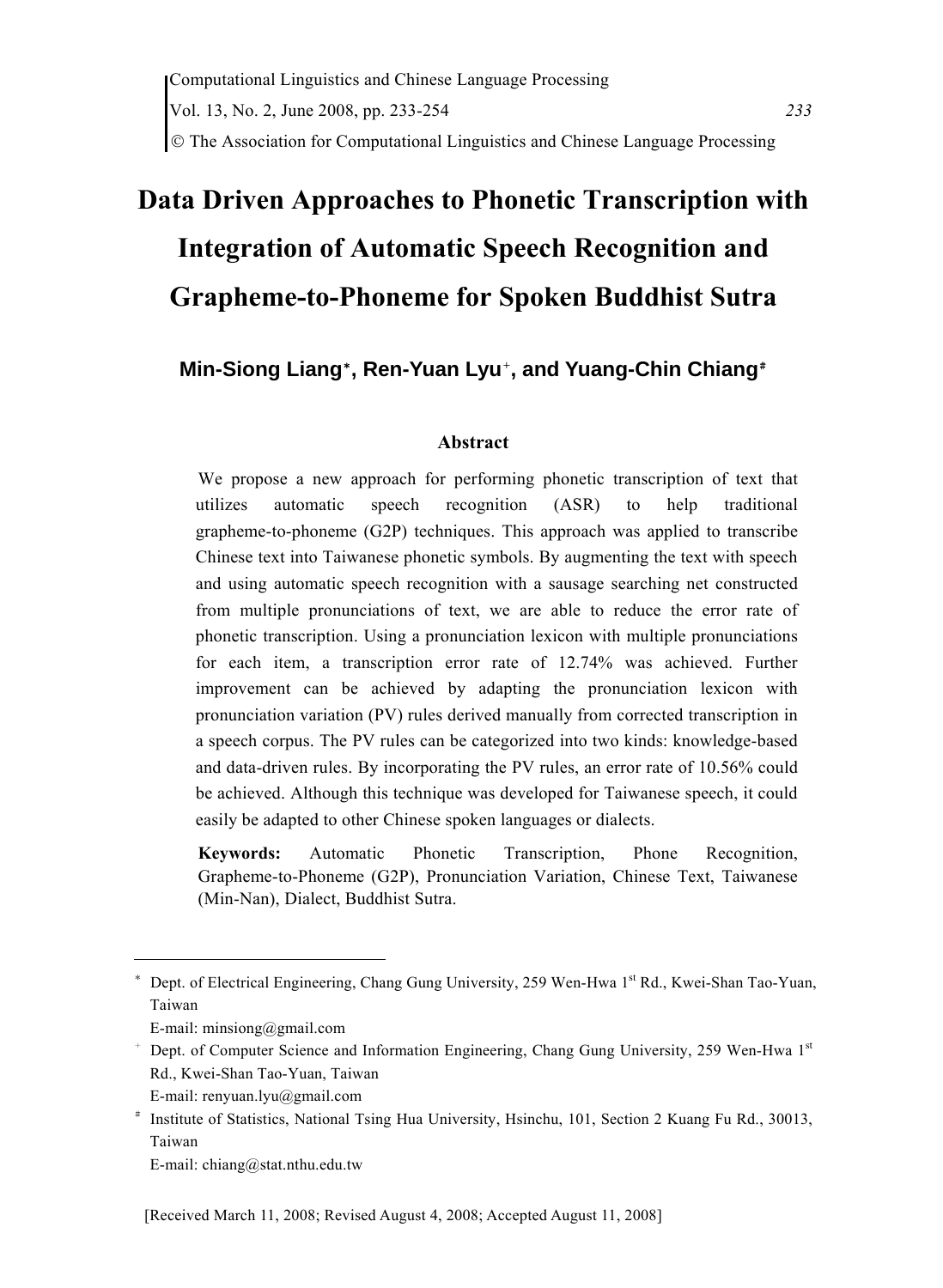# **1. Introduction**

Automatic phonetic transcription is gaining popularity in the speech processing field, especially in speech recognition, text-to-speech, and speech database construction [Haeb-Umbach *et al*. 1995; Wu *et al*. 1999; Lamel *et al*. 2002; Evermann *et al*. 2004; Nanjo *et al*. 2004; Nouza *et al*. 2004; Sarada *et al*. 2004; Siohan *et al*. 2004; Soltau *et al*. 2005; Kim *et al*. 2005]. It is traditionally performed using two different approaches: an acoustic feature input method and a text input method. The former is the speech recognition task, or more specifically, the phoneme recognition task. The latter is the grapheme-to-phoneme (G2P) task. Both tasks, including phoneme recognition and G2P remain unsolved technology problems. The state-of-the-art speaker-independent (SI) phone recognition accuracy in a large vocabulary task is currently less than 80%, far from human expectations. Although the accuracy of G2P tasks seems much better, it relies on a "perfect" pronunciation lexicon and cannot effectively deal with pronunciation variation issues.

This problem becomes non-trivial when the target text is the Chinese text (漢字). The Chinese writing system is widely used in China and in East/South Asian areas including Taiwan, Singapore, and Hong Kong. Although the same Chinese character is used in different areas, the pronunciation may be very different. Therefore, they are mutually unintelligible and considered different languages rather than dialects by most linguists.

In this paper, we chose Buddhist Sutra (written collections of Buddhist teachings) as the target text processed in this research. Buddhism is a major religion in Taiwan (23% of the population) [IIP 2003]. The Buddhist Sutra, translated into Chinese text in a terse ancient style (古文) , is commonly read in Taiwanese (Min-nan). Due to a lack of proper education, most people are not capable of correctly pronouncing all of the text. Besides, no qualified pronunciation lexicon exists and very few appropriately computational linguistic research projects have been conducted to support developing a G2P system.

Taiwanese uses Chinese characters as a part of the written form, with its own phonetic system differing greatly from Mandarin. This is in contrast to the case of Mandarin, where the problem of multiple pronunciations (MP) is less severe. A Chinese character in Taiwanese can commonly have a classic literate pronunciation (known as Wen-du-in, or "文讀音" in Chinese) and a colloquial pronunciation (known as Bai-du-in, or "白讀音" in Chinese) [Liang *et al*. 2004a]. In addition to MPs, Taiwanese also have pronunciation variation (PV) due to sub-dialectical accents, such as Tainan and Taipei accents. We use the term MPs to stress the fact that variation may cause more deterioration in phonetic transcription [Cremelie *et al*. 1999; Hain 2005; Raux 2004].

The traditional approach to transcribing Chinese Buddhist Sutra text is human dictation. A master monk or nun reads the text aloud, sentence by sentence. Then, some phonetic experts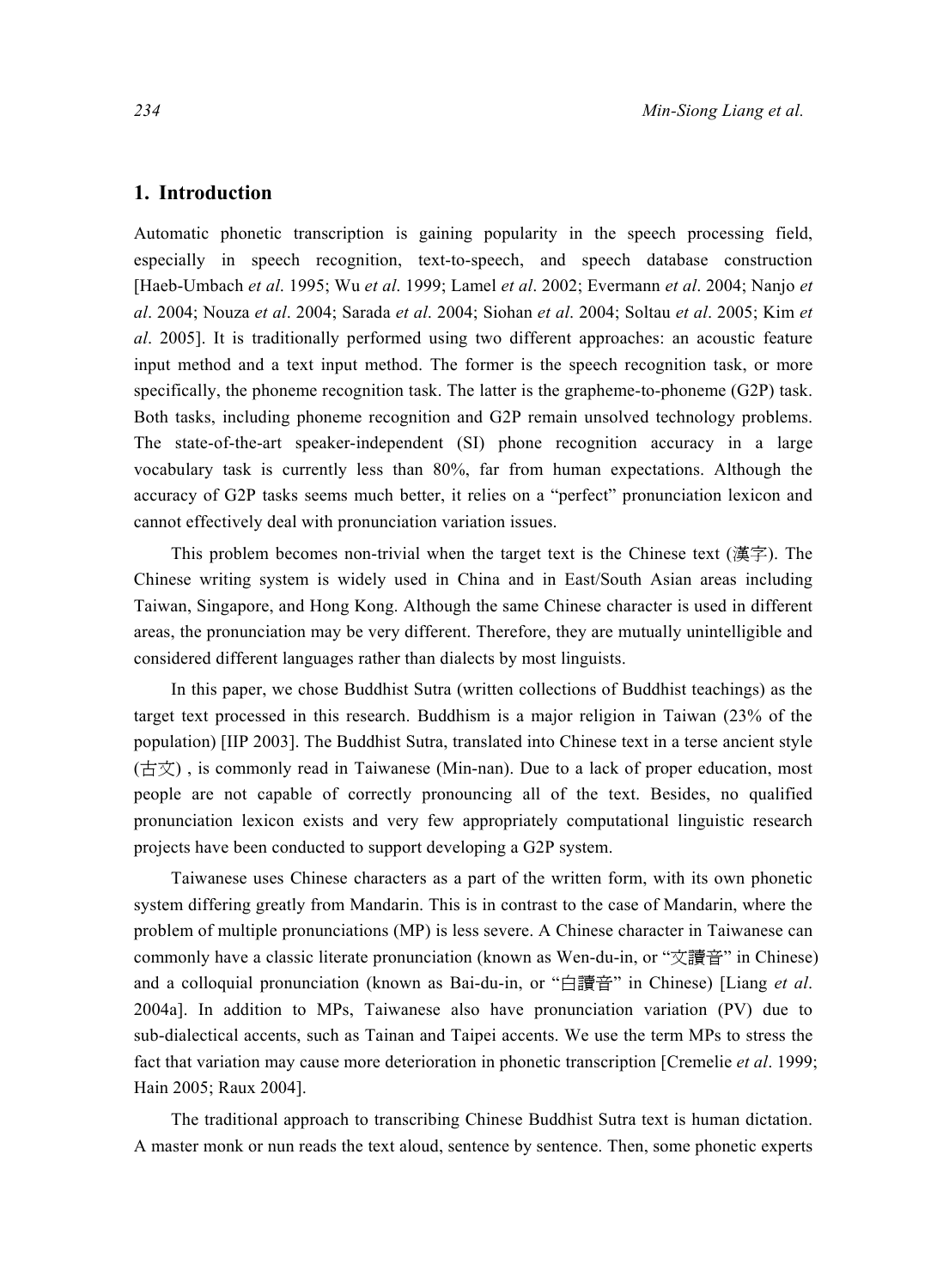transcribe the text manually. The manual transcription process is tedious and prone to errors. An example is given in Table 1 as follows [Chen 2006; Tripitaka *et al*. 2005].

# *Table 1. An example of Transcription of Chinese Buddhist Sutra text into Taiwanese pronunciation, with English translation. The phonetic symbols used here are IPA followed by a digit representing one of several tone classes of the Taiwanese language.*

| Chinese text of Buddhist Sutra              | 地藏菩薩本願經:如是我聞。<br>一時佛在忉利天,爲母說法。                                                                                                                        |
|---------------------------------------------|-------------------------------------------------------------------------------------------------------------------------------------------------------|
| Transcription of Taiwanese<br>Pronunciation | tè tsòn p'ò sá <sup>t</sup> pún gùan kín: zù sī nó bùn<br>í <sup>t</sup> sĩ hú <sup>t</sup> tsài tr lì tien, uì bir súa <sup>t</sup> hūa <sup>t</sup> |
| English translation in meaning              | Sutra of Earth Treasure: Thus I heard, once the<br>Buddha was in Dao Li Heaven to expound the<br>Dharma to his mother                                 |

Since more transcribed Sutras are planned, we are interested in how G2P and ASR technology can help in this situation. Owing to the fact that human experts capable of phonetically transcribing the Sutra in Taiwanese are difficult to find, the first phonetically transcribed Sutra in Taiwanese did not appear until 2004 [Sik 2004a, 2004b]. As shown in Figure 1, our task is to discover which of them is actually pronounced when the Sutra text is segmented into a series of sentences and recorded by a senior master nun. Then, the output of transcription is formed in ForPA or Tongyong Pinin [Lyu *et al*. 2004]. These two phonetic symbol systems are well-designed in ASCII code and suitable for any learners with common understanding of the English phonetic system. This architecture is much easier for a person to use to record his/her reading of the text than acquiring a transcribing expert. For marginalized languages with serious MPs and PV problems, this technique is very useful.



*Figure 1. The process of transcribing Chinese text into Taiwanese pronunciation using the ASR technique.*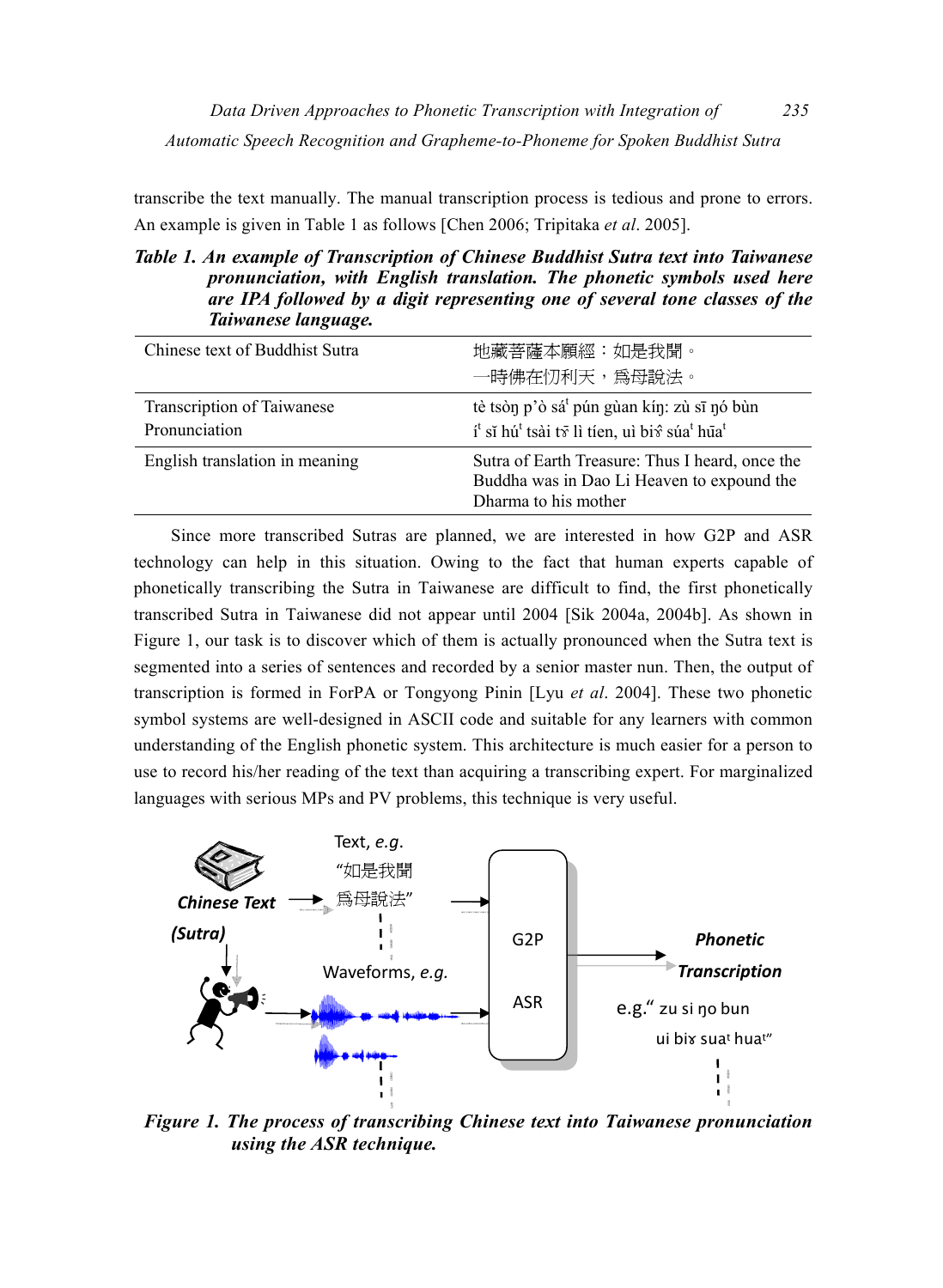In this paper, we report two experiments using speech and text data, called the Taiwanese Buddhist Sutra (TBS) corpus [Sik 2004b]. The phonetic transcription framework is described in Section 2. Given a speech corpus with phonetic transcription for training, Section 3 reports the speech recognition results with and without the corresponding text for its phonetic transcription. Section 4 discusses the second experiment involving speech recognition with the corresponding text under various pronunciation variation conditions in the training corpus. Section 5 presents our conclusions.

# **2. The Phonetic Transcription Augmented by Speech Recognition Technique**

Figure 2 is the framework of phonetic transcription using the speech recognition technique. While the input is a speech waveform and Chinese Sutra text, the output is a phonetic transcription corresponding to the input Chinese text. The entire framework can be divided into two major parts, *i.e*. an acoustic part and a linguistic part.

Based on flow chart in Figure 2, we define the following notations: *s* is the syllable sequence, while  $c$  and  $o$  are the input character and augmented acoustic sequences. The phonetic transcription target is to find the most probable syllable sequence  $s^*$  given  $\overline{\omega}$  and *c* . The formula is:

$$
\underline{s}^* = \underset{\forall s \in \underline{S}}{\arg \max} \, P(\underline{s} \mid \underline{o}, \underline{c}) \tag{1}
$$

Where  $\underline{c} \in \underline{C} = {\underline{c} \mid \underline{c} = c_1^M = c_1...c_M, c_i \in C}$ ,  $c_i$  is an arbitrary Chinese character, *C* is the set of all Chinese characters, and the number of elements in *C* is  $n(C) \approx 13000$ .  $\underline{s} \in \underline{S} = \{ \underline{s} \mid \underline{s} = s_1^N = s_1...s_N, s_i \in S \}$ ,  $S_i$  is an arbitrary Taiwanese syllables, *S* is the set of all Taiwanese syllables, and the number of elements in *S* is  $n(S) \approx 1000$ . Using the Bayes theorem:

$$
\underline{s}^* = \underset{\forall \underline{s} \in \underline{S}}{\arg \max} \frac{P(\underline{s} \mid \underline{c}) P(\underline{o} \mid \underline{s}, \underline{c})}{P(\underline{o} \mid \underline{c})}
$$
(2)

The acoustic sequence *o* is assumed dependent only on the syllable sequence *s* . Equation 2 could be simplified as:

$$
\underline{s}^* = \underset{\forall \underline{s} \in \underline{S}}{\arg \max} P(\underline{s} \mid \underline{c}) P(\underline{o} \mid \underline{s}) \tag{3}
$$

The first term,  $P(s | c)$ , of Equation 3 is independent of *o* and plays the major role in the linguistic part of the recognition scheme. The second term,  $P(\underline{o} | \underline{s})$ , is the probability of observation given the syllable sequence, which plays the major role in the acoustic part.

For the acoustic part, which is the probability of observing an acoustic sequence  $o$ , given a phonetic syllable sequence *s* , it is well known that the Hidden Markov Model (HMM) can be used to model it. We can choose a speaker independent HMM model (SI-HMM) with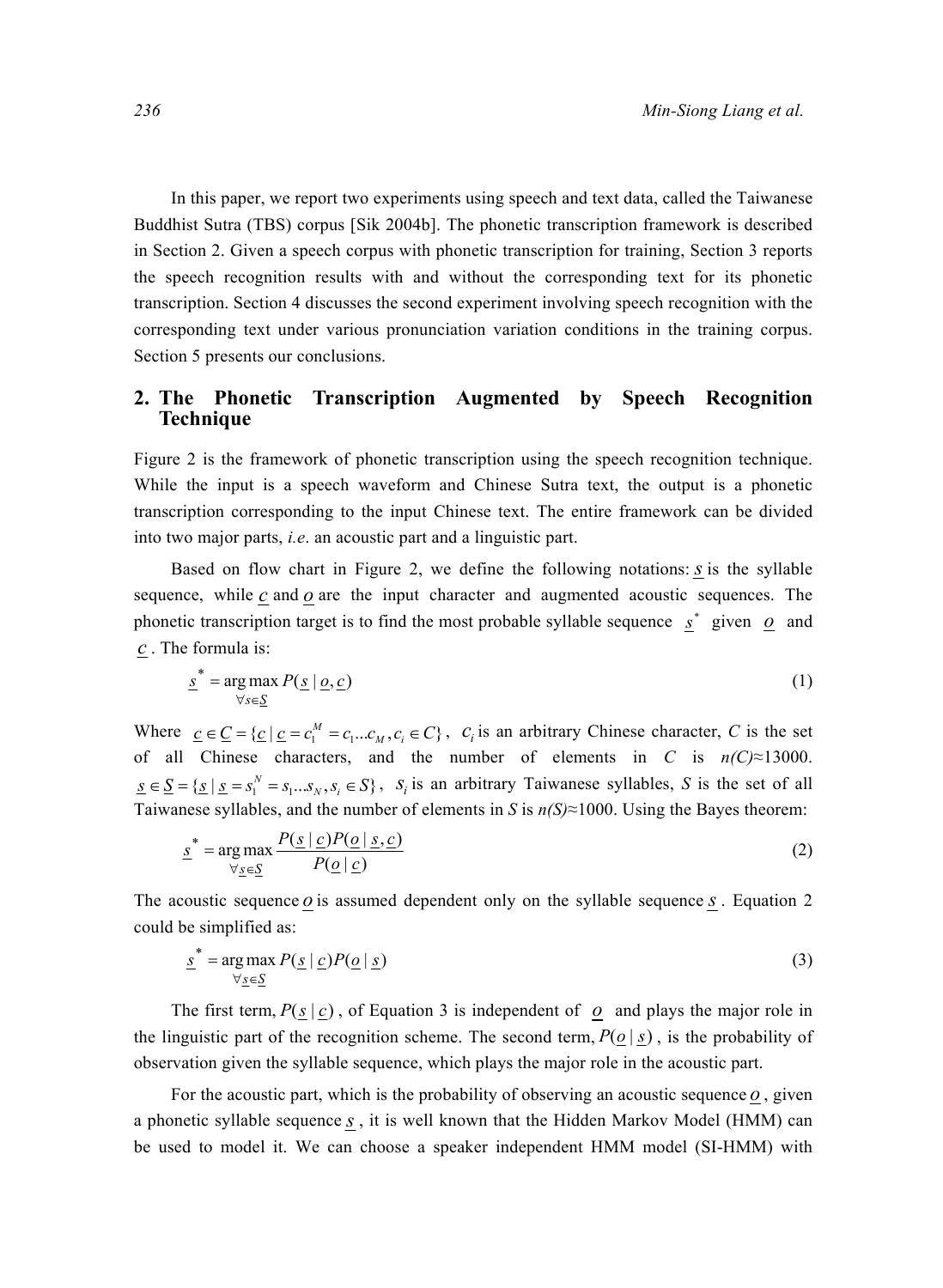

speaker adaptation techniques.

*Figure 2. The flow chart of the phonetic transcription of Taiwanese Buddhist Sutra (TBS) incorporating pronunciation variation rules.* 

The linguistic part, which is the probability of observing a syllable sequence *s* , given a character sequence *c* , could be modeled as a traditional grapheme-to-phoneme problem. In such a problem, a "well-coverage" phonetic lexicon, which covers as many as possible correct pronunciations for each phoneme, is quite useful. The problem of multiple pronunciations could be solved using a specially designed searching net, such as the sausage net, which was named for its shape being similar to a sausage. All the searching nets, including the sausage net, were constructed according to a multiple pronunciation lexicon and described in the next section. Even the best pronunciation lexicon would miss the true pronunciation for a certain Chinese character. This is severe, especially for a minority language without many linguistic resources, like Taiwanese. To address this issue, the pronunciation variation rules would be incorporated in a sausage net to improve the accuracy of transcription.

#### **3. Solutions to Multiple Pronunciation Problem**

The first experiment is performed on the Sutra phonetic transcription using the sausage recognition network without considering the pronunciation variation problem. For a syllabic language such as Taiwanese or Mandarin, we can construct a concatenated net of all syllables. Based on Equation 3, we define:  $\underline{s} = s_1, s_2, ..., s_N$  as the syllable sequence. As our goal is to find the real pronunciation, it would not be crucial to know the relationship between Chinese characters and syllables. Therefore, assume that the underlined character sequence *c* is known and independent of *s* , and all syllables are independent of each other. Following Equation 3, we have: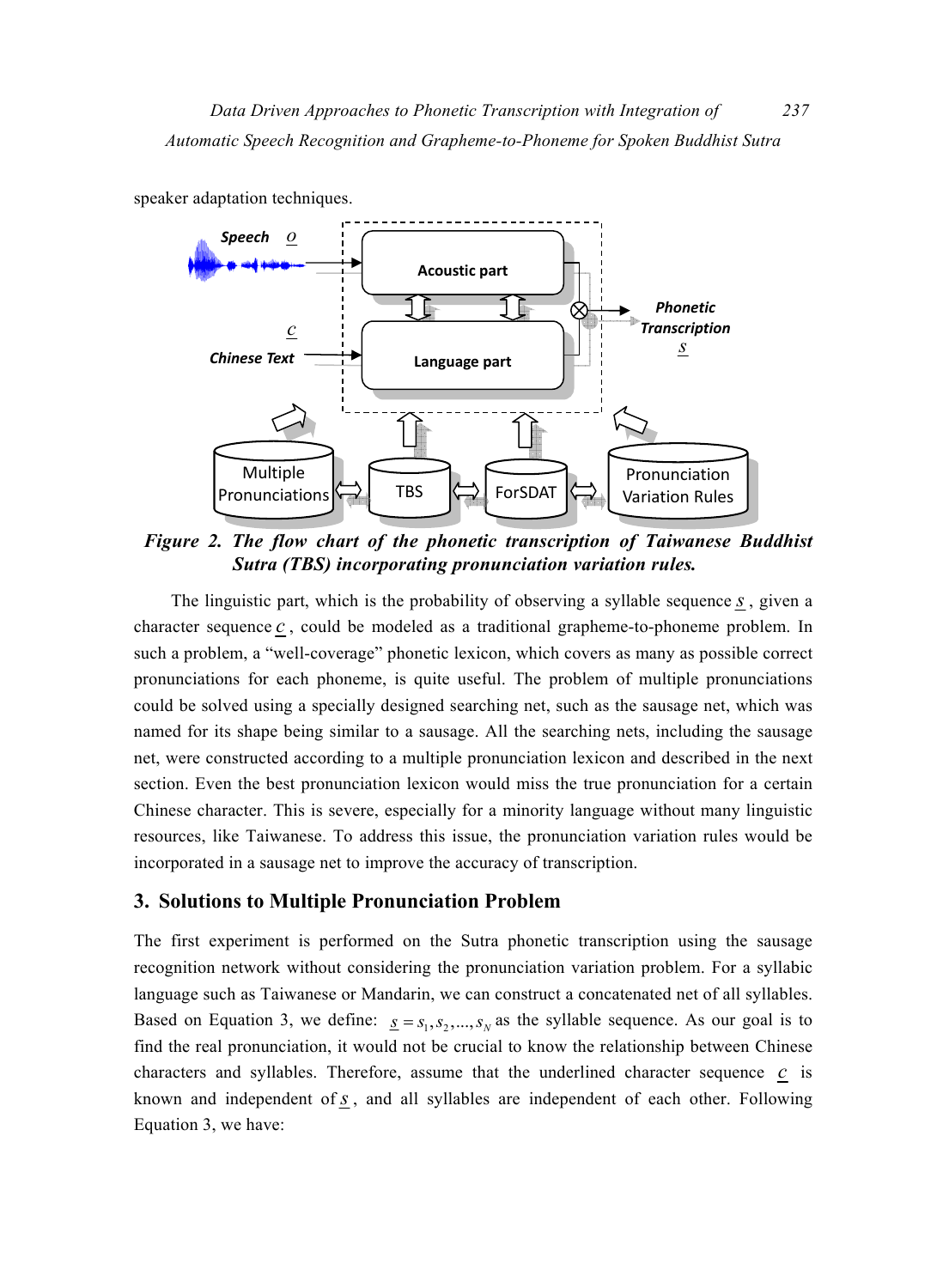$$
\underline{s}^* = \underset{\forall \underline{s} \in \underline{S}}{\arg \max} P(\underline{s}) P(\underline{o} | \underline{s})
$$
\n
$$
= \underset{\forall \underline{s} \in \underline{S}}{\arg \max} P(s_1) P(s_2) \dots P(s_N) P(\underline{o} | s_1, s_2, \dots, s_N)
$$
\n
$$
= \underset{\forall \underline{s} \in \underline{S}}{\arg \max} P(\underline{o} | s_1, s_2, \dots, s_N) \prod_{i=1}^N P(s_i)
$$
\n(4)

To make the case simple and straightforward, we could assume that  $P(s_i)$  is a uniform distribution, then Equation 4 can be simplified as follows:

$$
\underline{s}^* = \underset{\forall \underline{s} \in \underline{S}}{\arg \max} (\frac{1}{n(S)})^N P(\underline{o} \mid s_1, s_2, ..., s_N) = \underset{\forall \underline{s} \in \underline{S}}{\arg \max} P(\underline{o} \mid s_1, s_2, ..., s_N)
$$
(5)

where *S* is the set of all possible syllables and the  $n(S)$  is the number of elements in *S*.

Such a concatenated net is called a total-syllable net. It is a compact representation of the searching space  $S$ , which is a set of all possible syllable sequences. The transcription performance in this way is dependent only on the acoustic part. Therefore, the experimental results conducted using a total-syllable net is referred to as the performance of the acoustic part.

Second, it is also possible to perform the phonetic transcription using only text input without any speech/acoustic clues. This is the linguistic part in the recognition scheme shown in Fig. 2. In this case, Equation 3 can be simplified as:

$$
\underline{s}^* = \underset{\forall \underline{s} \in \underline{S}}{\arg \max} P_{\underline{S} | \underline{C}} (\underline{s} | \underline{c}) = P_{S_1 \dots S_N | C_1 \dots C_N} (s_1 \dots s_i \dots s_N | c_1 \dots c_i \dots c_N)
$$
(6)

As only a small scale database is available, we assume that  $S_i$  is dependent on  $C_i$  and  $S_{i-1}$ , or even only on  $C_i$ . Equation 6 can then be simplified as:

$$
\underline{s}^* = \underset{\forall s_i \in S_i}{\arg \max} \prod_{i=1}^N P_{S_i|C_i}(s_i | c_i)
$$
\n(7)

and

$$
\underline{s}^* = \underset{\forall s_i \in S_i}{\arg \max} \prod_{i=1}^N P_{S_i|C_i}(s_i \mid s_{i-1}, c_i)
$$
\n(8)

The results from the experiments conducted using Equations. 7 and 8 depend only on the textual input instead of the acoustic input, and are referred to as the language part performance. Therefore, discussion about Equations 5 and 7 require traditional automatic speech recognition and grapheme-to-phoneme approaches for dealing with the phonetic transcription tasks.

What is proposed in this paper is an approach to integrate both. Given a Chinese character sequence, based on the multiple pronunciations of each Chinese character, a much smaller recognition net can be constructed. Thus, by integrating Equations 5 and 7, we have: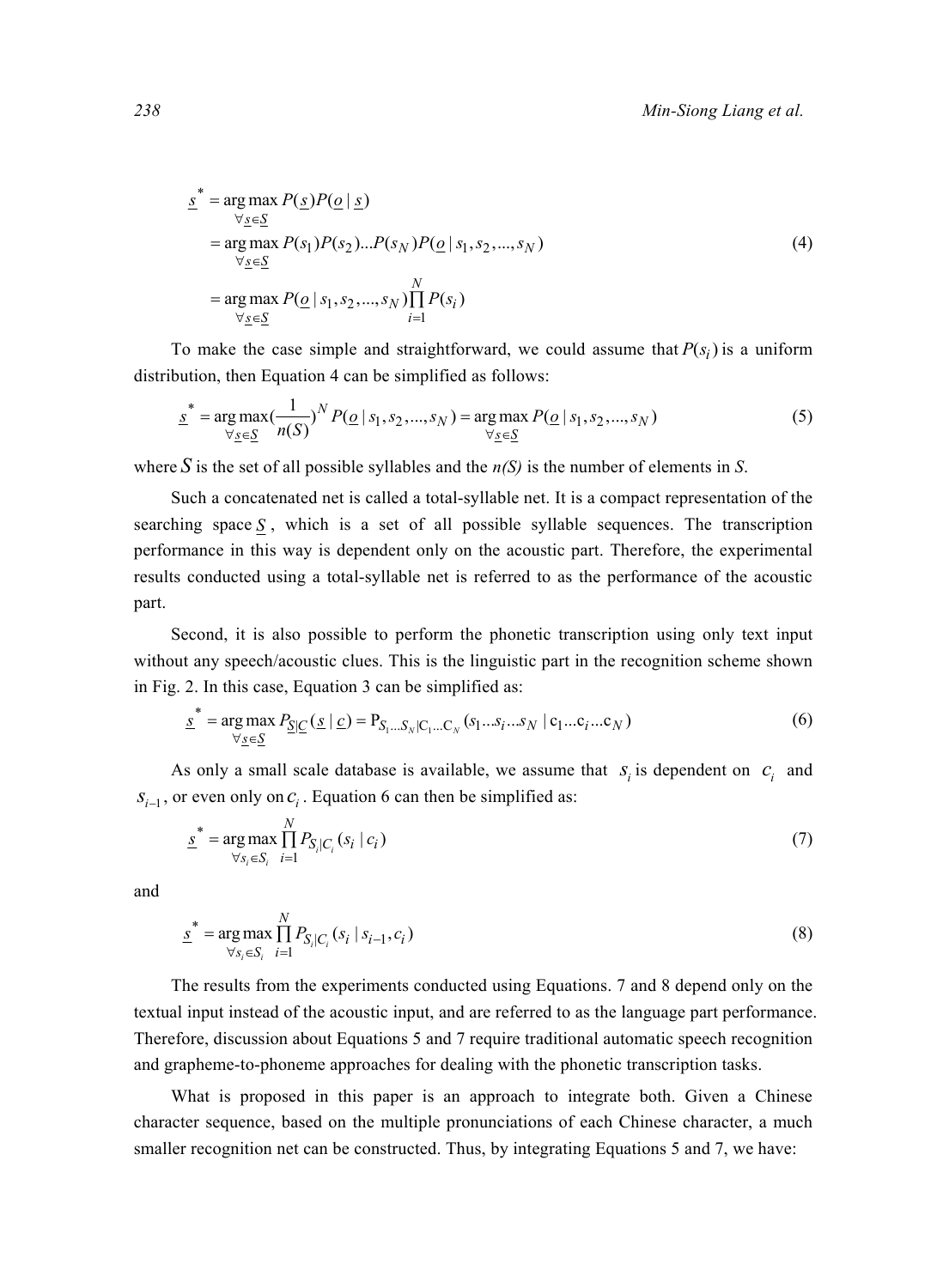*Data Driven Approaches to Phonetic Transcription with Integration of 239 Automatic Speech Recognition and Grapheme-to-Phoneme for Spoken Buddhist Sutra* 

$$
\underline{s}^* = \underset{\forall s_i \in S_i}{\arg \max} P(\underline{o} \mid s_1, s_2, \dots, s_N) \prod_{i=1}^N P(s_i) P_{S_i|C_i}(s_i \mid c_i)
$$
\n(9)

Taking an example of a typical text sentence "為母說法", which is shown in Figure 3, we will call such a net (with multiple pronunciations) a sausage net. Higher recognition accuracy can be expected due to the smaller perplexity in the recognition net. Our task is to construct "good" sausage nets to help the acoustic part do the job. In the following, we will discuss how to use the lexicons, the recognition networks to implement the proposed framework and show some experiment results.



*Figure 3. The sausage searching net. The net is constructed from the multiple pronunciations of each Chinese character from the Formosa Lexicon. The corresponding Chinese characters with multiple pronunciations are also shown.* 

#### **3.1 Speech Database**

In this paper, we use as the speech database, Formosa Speech Database (ForSDAT), which was collected over the past several years [Lyu *et al*. 2004]. The SI-HMM model can be trained from the ForSDAT-01, which contains 200 speakers and 23 hours of speech. All speech data were recorded in 16K, 16bit PCM format. The statistical information of ForsDAT-01 was summarized as in Table 2.

In addition, the partial ForSDAT-02 speech corpus was used to derive the rule set of pronunciation variations, which contains 131 speakers and 7.2 hours of speech. The statistical information of partial ForsDAT-02 was summarized as in Table 2 and the detail is discussed in Section 4.

The distribution of another speech database, TBS, is listed in Table 3, where there are 1,619 utterances in this speech data set with a total length of about 230 minutes [Sik 2004b]. 502 utterances, which include 5909 syllables, are randomly chosen and reserved for testing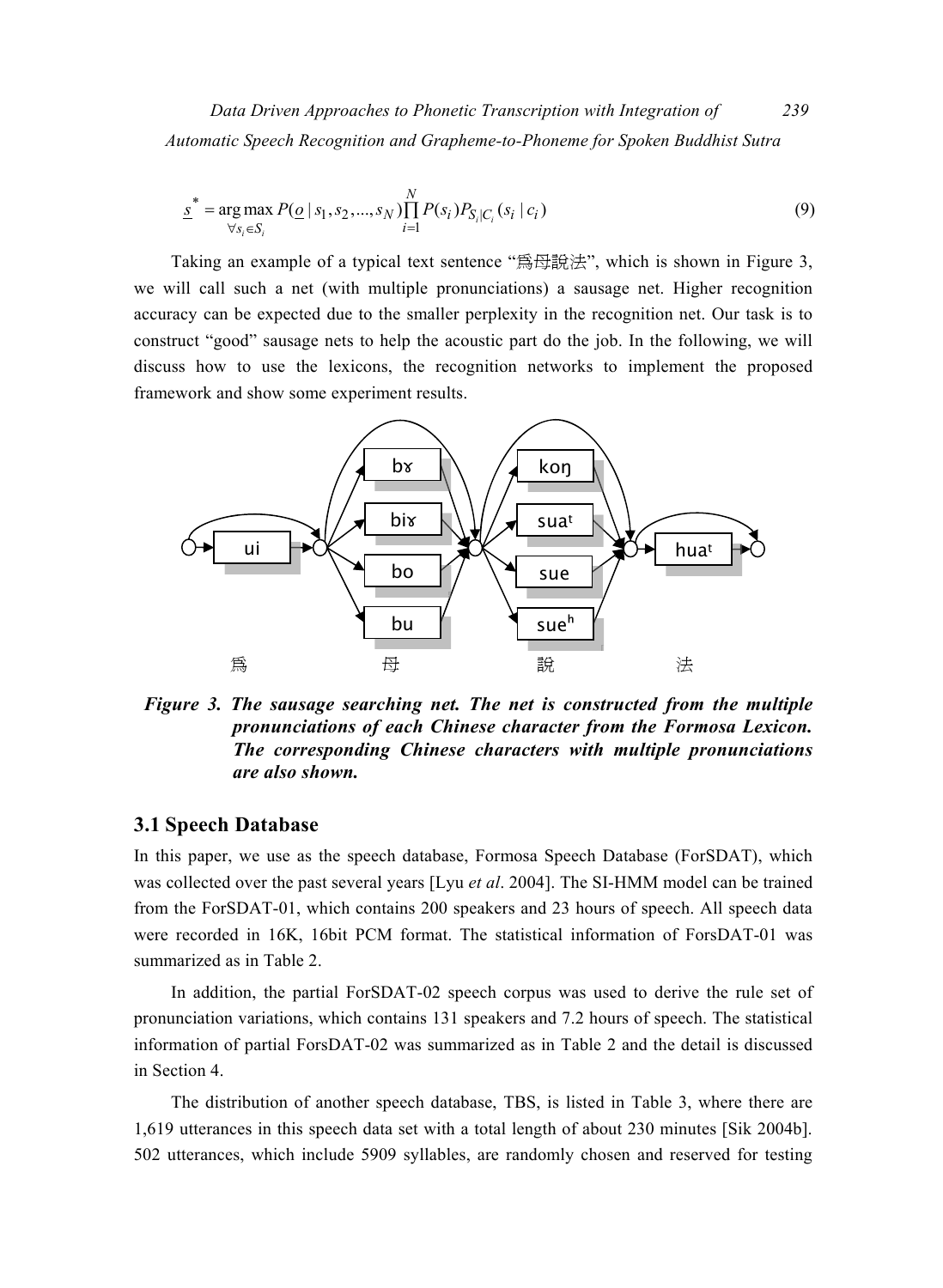*validated ForSDAT-02 speech corpus.*   **ForSDAT-01 Partial ForSDAT-02**  Utterance 92158 19731 **Number of People** 100 (male: 50, female: 50) 131 (male: 72, female: 59) **Number of Syllable 179730** 45865 **Number of Distinct Triphones** 1356 1194 **Number of Total Triphones** 555731 104894 **Time (hr)** 22.43 7.2

*Table 2. The statistics of ForSDAT-01 speech corpus and partially manually* 

while as another 31 utterances are used for acoustic model development.

*Table 3. TBS (Taiwanese Buddhist Sutra) speech corpus.* 

| <b>Buddhist Corpus Category</b> | <b>Utterance</b> | # of Syllable | Time (min) |
|---------------------------------|------------------|---------------|------------|
| <b>Adaptation</b>               | 31               | 359           | 2.62       |
| <b>Test</b>                     | 502              | 5909          | 43.23      |
| <b>Other</b>                    | 1086             | 12147         | 179.88     |
| <b>Total</b>                    | 1619             | 18415         | 225.73     |

#### **3.2 The Pronunciation Lexica**

There is one pronunciation lexicon available to us, **Formosa Lexicon**, which provides multiple pronunciations in Taiwanese for all Chinese characters. The lexicon contains about 123,000 words in Chinese/Taiwanese text with Mandarin/Taiwanese pronunciations. It is a combination of two lexica: Formosa Mandarin-Taiwanese Bi-lingual lexicon and Gang's Taiwanese lexicon [Liang *et al*. 2004a; Liang *et al*. 2004b; Lyu *et al*. 2004]. The former is derived from a Mandarin lexicon; thus, many commonly used Taiwanese terms are missing due to the fundamental difference between these two languages. The latter contains more widely used Taiwanese expressions from samples of radio talk shows. Some examples of the lexicon are shown in Table 4, containing 65,007 entries using the Wen-du-in pronunciation and 58,431 entries using the Bai-du-in pronunciation. There are a total of 123,438 pronunciation entries. For all 65,007 Wen-du-in pronunciation entries, there are 6,890 entries for one-syllable words, 39,840 entries for two-syllable words, and so on. The lexicon as described above is a general-purpose lexicon. It could be used for a wide range of applications and tends to have a higher number of multiple pronunciations.

We used two kinds of searching nets in these experiments, according to the lexicon. The first is the Total-syllable net. It is simply a concatenated net of all Taiwanese syllables existing in the Taiwanese Buddhist Sutra (TBS), where the total number of syllables is 467, denoted as the Total-Syl-Net. The other searching nets are the sausage nets generated from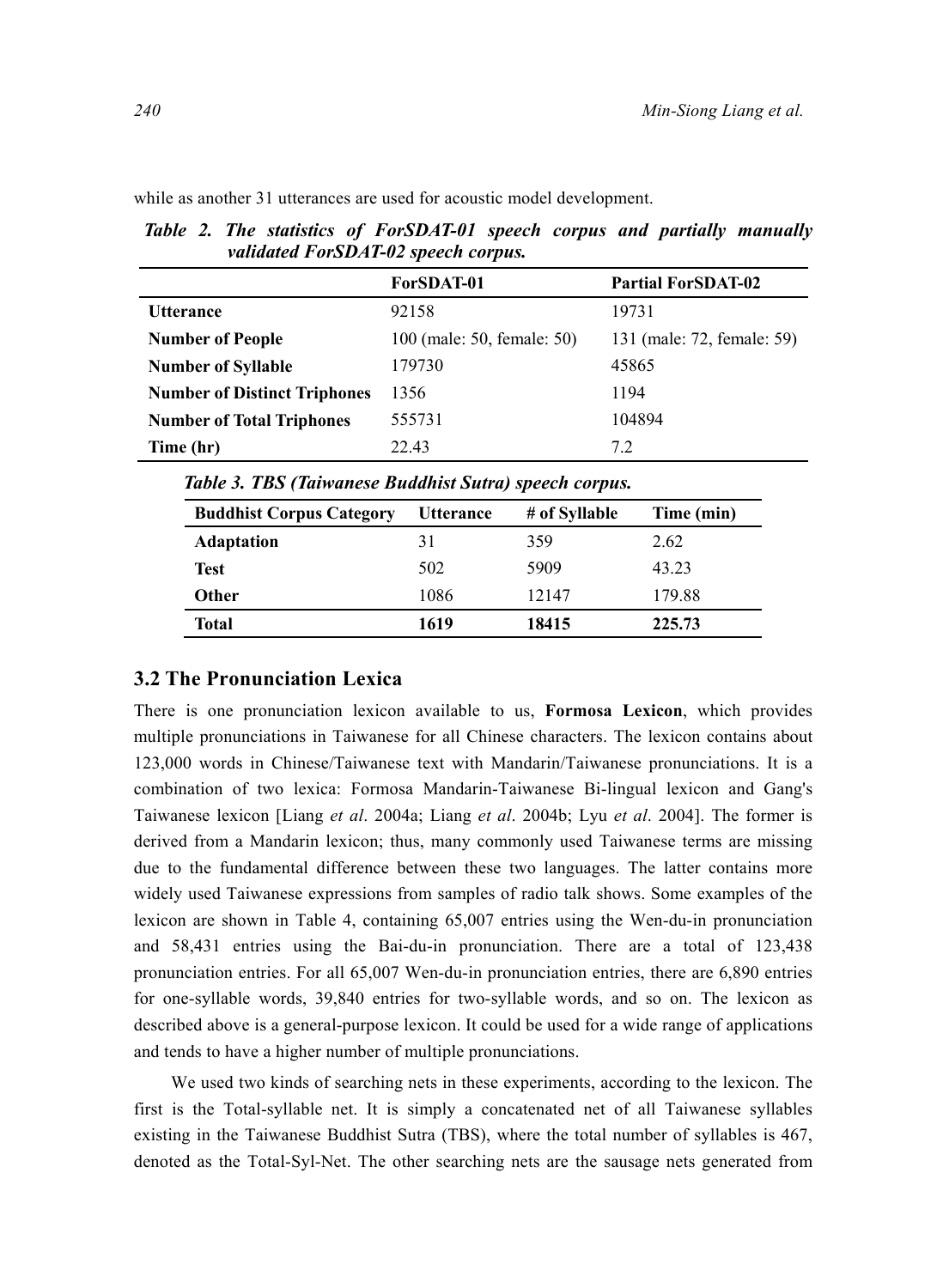each of the pronunciation lexica. The nets were constructed by filling in each node of the net with the corresponding multiple pronunciations of each Chinese character from the pronunciation lexicon. One example is shown in Figure 3. The nets are denoted the General-Sau-Net for the general-purpose Formosa Lexicon.

|                     | <b>Pronunciation 1</b> | <b>Pronunciation 2</b> | <b>Pronunciation 3</b> |   |  |  |
|---------------------|------------------------|------------------------|------------------------|---|--|--|
| $\Box$ (sun)        | $g_1^{\text{p}}$       | lí <sup>p</sup>        | $z_i$ <sup>p</sup>     | . |  |  |
| $\mathcal{K}(fire)$ | хê                     | xùe                    |                        |   |  |  |
| 加(add)              | ká                     | ké                     | kúe                    | . |  |  |
| $\Pi$ (knock)       | k'áu                   | kìx                    | $k\bar{o}^k$           | . |  |  |
| 卵(egg)              | lŋ                     | lûan                   | $n\bar{n}$             | . |  |  |
| 4(sit)              | tsé                    | $ts\bar{x}$            | tsūe                   | . |  |  |

*Table 4. The partial example of all possible pronunciations per Chinese Character from Formosa bi-lingual Lexicons, including classic literature pronunciation (Wen-du-in) or daily life pronunciation (Bai-du-in).* 

However, a lexicon is inevitably incomplete, and we could be confronted with the missing character problem and the missing pronunciation problem. The missing character problem is when a character used in the Sutra does not appear in the lexicon. One reason is because many of the Chinese characters used in ancient times are no longer used in modern times. Thus, even the Unicode Standard, which contains more than thirty thousand Chinese characters, does not contain them. The Formosa Lexicon has much fewer distinct characters, and the missing character problem is inevitable. When a missing character is encountered, we use all possible syllables as its multiple pronunciations. One example is illustrated in Figure 4, where the sausage searching net is constructed for the Chinese character string " $C_0C_1C_2$ ". It is assumed that the character  $C_0$  is a missing character. In such a case, all possible syllables, denoted as  $S_{00}$ ,  $S_{01}$ , ...,  $S_{0N}$ , are used as possible pronunciations of  $C_0$ .



*Figure 4. The sausage searching net with missing character*  $C_0$ *, where all syllables,*  $S_{\alpha}$ ,  $S_{\alpha}$ ,...,  $S_{\alpha}$ , are used as its possible pronunciations.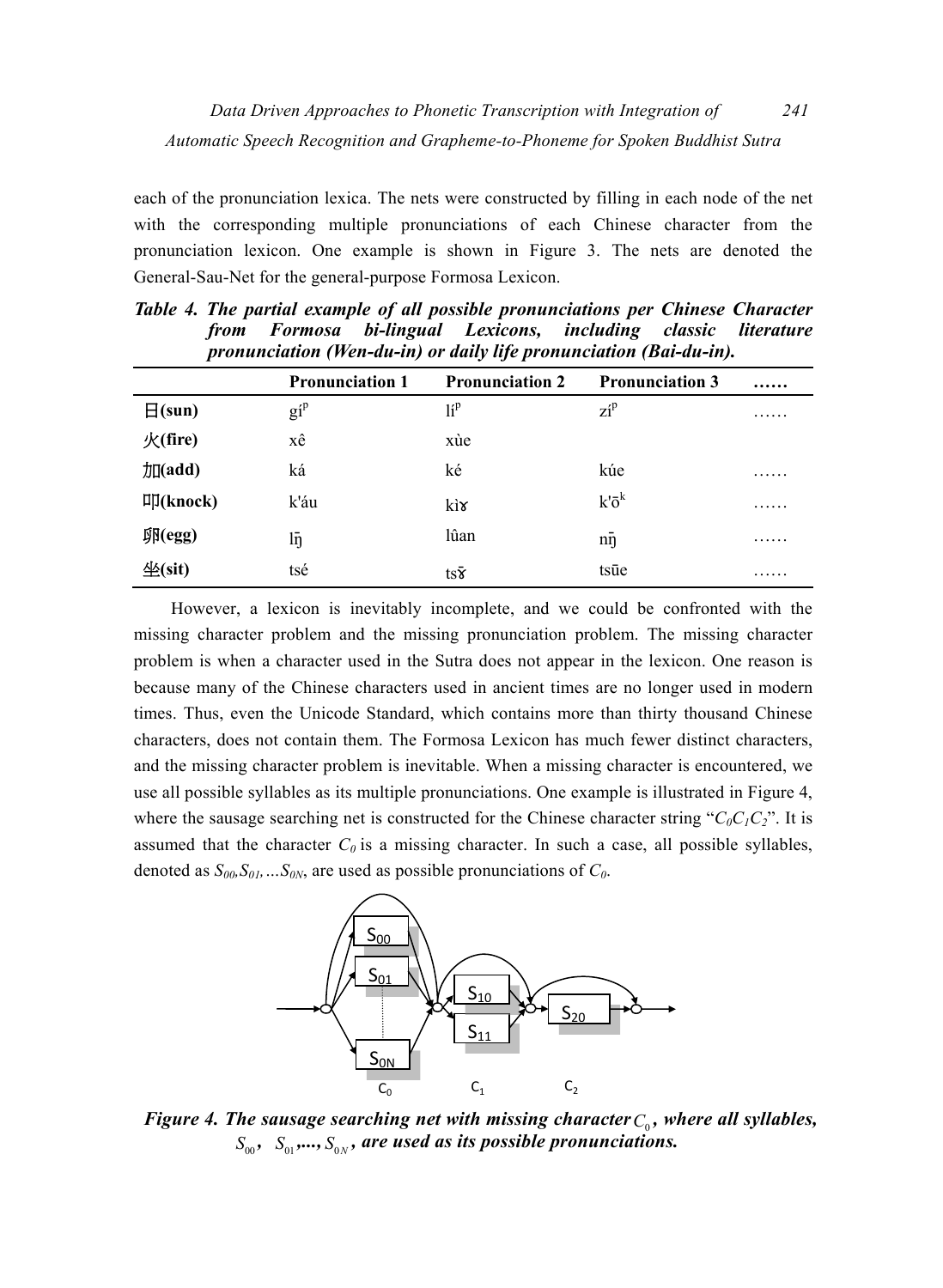#### **4. Incorporating Pronunciation Variation Rules**

As insufficient coverage of pronunciation nodes in the searching net will severely degrade the recognition performance, some approaches to extend the pronunciation coverage will be considered to help the overall performance. Since global lexicon modification by experts would take considerable effort and not necessarily benefit, we adopted alternative rule-based methods. By rule-based pronunciation variations, we mean that phonetic units will be changed by speakers according to some underlying rules. Usually, a rule could be notated as the form " $B \rightarrow S$ " for canonical pronunciation *B* (base-form) being substituted with the actual pronunciation *S* (surface-form) [Saraclar *et al*. 2004]. Briefly speaking, some rule-derived variant pronunciations are added directly into the searching net to enhance the poor pronunciation coverage of an imperfect pronunciation lexicon.

An example is shown in Figure 5, where the number of pronunciations for the Chinese character " $\oplus$ " was increased from 4 to 5 by incorporating some specific pronunciation rules as " $\sqrt{\frac{s'}{s'}} \rightarrow \sqrt{\frac{0}{n}}$ ". It could be shown that, as long as the pronunciation rules could be well designed, the phonetic transcription performance would be effectively improved.

Generally speaking, the pronunciation-variation (PV) rules can be categorized into two kinds: knowledge-based and data-driven rules. The knowledge-based rules were derived from the knowledge established by phoneticians. On the other hand, the data-driven PV rules rely on the availability of transcribed speech corpora.



*Figure 5. An example of the extended sausage searching net. The net is constructed from the multiple pronunciations in lexicon and expanded using pronunciation-variation rules for each Chinese character according to the rule "/* $x$ */*  $\rightarrow$  */o/".*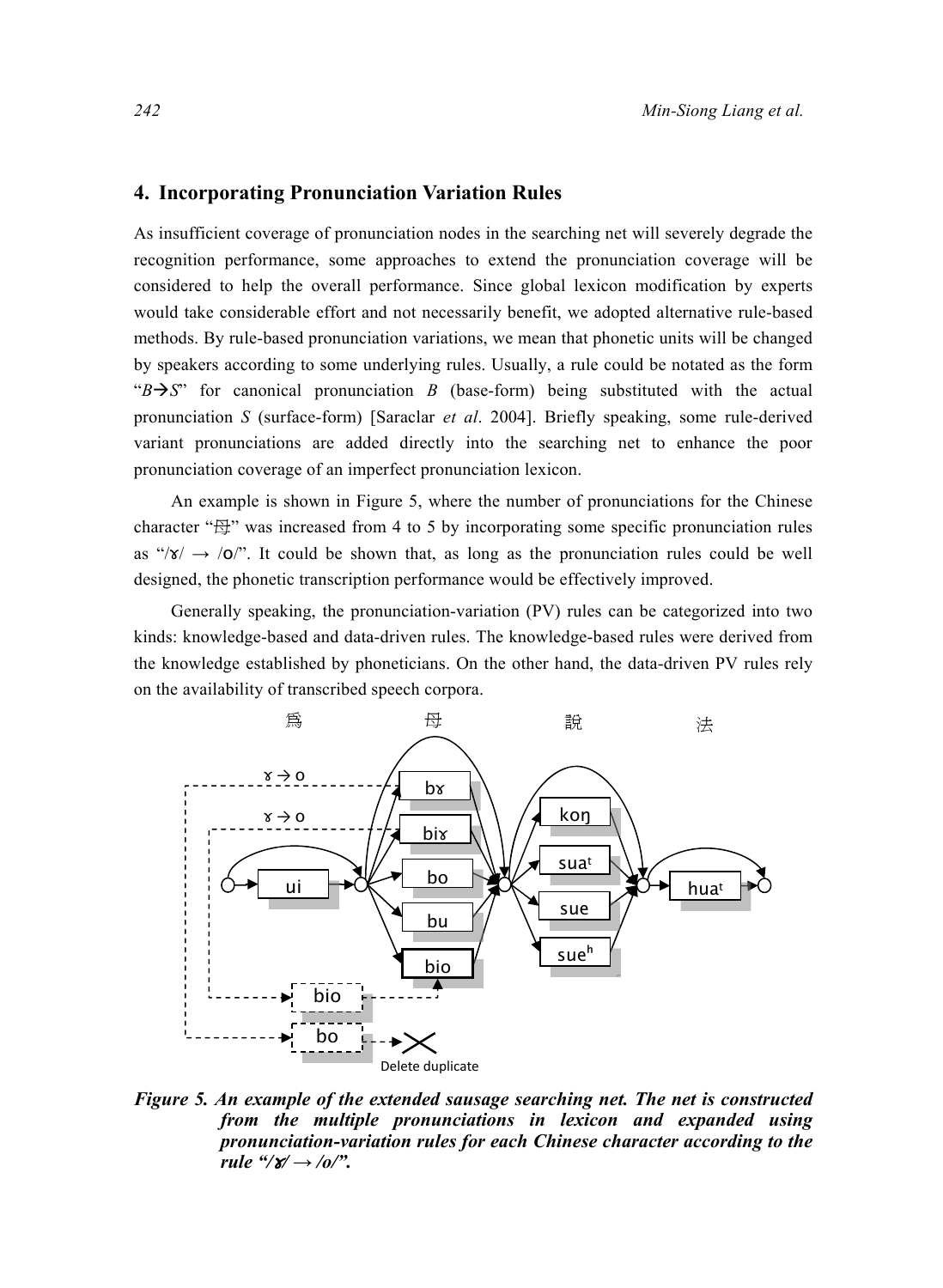# **4.1 The Knowledge-Based Variation Rules**

Considering the trade-off between the number of elements and the degree of detail or perplexity, the triphone was used as the acoustic unit, thus, the transcription unit in this paper. The form *LBR*  $\rightarrow$  *LSR* represents the pronunciation variation rules, where *B* and *S* represent the base form and surface form of a central phone, and *L*, *R* are the left and right contexts respectively. The number of triphone units in Taiwanese is about 1200.

As with the other members of the Chinese language family, there are about three types of pronunciation variations in Taiwanese. These could be summarized as follows and are shown in Table 5:

- 1. Variation between Bai-du-in and Wen-du-in: The variations may vary due to using classic literate pronunciation (known as Wen-du-in) or a colloquial pronunciation (known as Bai-du-in). This point has been discussed previously in Section 1. For example, the Chinese character " $\uparrow$ " (to give birth) might be pronounced as  $/\sin/$  in Wen-du-in and  $/\sin/$ or / sĩ / in Bai-du-in. All of these are acceptable.
- 2. Variation between sub-dialectal regions: Some variations were referred to as dialectal differences; For instance, the initials  $|z|$  is substituted with  $|l|$  or  $|z|$  depending on the sub-dialect of Taiwanese. Such a rule was denoted as " $z\rightarrow l/g$ ".
- 3. Variation due to personal pronunciation errors: Some kinds of variations are considered personal pronunciation errors. Owing to the lack of some phonemes in the mainstream language (such as Mandarin in Taiwan), some pronunciation may disappear in younger generations. One of these phonemes is /g/, where the phenomenon is denoted as "g  $\rightarrow \{\}$ ".

Table 5 can be considered as a knowledge source to select the pronunciation variation rules. The knowledge-based PV rules, which were derived by more than one linguist, were sometimes contradictory with each other. This made them difficult to choose between at times in implementation. Such a difficulty leads to a need for another approach. One of them is a data-driven approach from large-scale real data. Since a little manually transcribed speech data was available, we could use statistical computational measures to extract the PV rules from real data. This issue will be discussed in the following section.

| Variation types              | Examples                                 |
|------------------------------|------------------------------------------|
| Bai-du-in / Wen-du-in        | $\sin \rightarrow s\tilde{e}/s\tilde{e}$ |
| Dialectal difference         | $z \rightarrow 1/g$                      |
|                              | $\gamma \leftrightarrow 0$               |
|                              | $n \rightarrow 1$                        |
|                              | $b \rightarrow m$                        |
|                              | $\tilde{u} \rightarrow \tilde{v}$        |
| Personal pronunciation error | $g \rightarrow \{\}$                     |
|                              | $b \rightarrow \{\}$                     |
|                              | $h \rightarrow \{\}$                     |

*Table 5. The three types of pronunciation variations in Taiwanese.*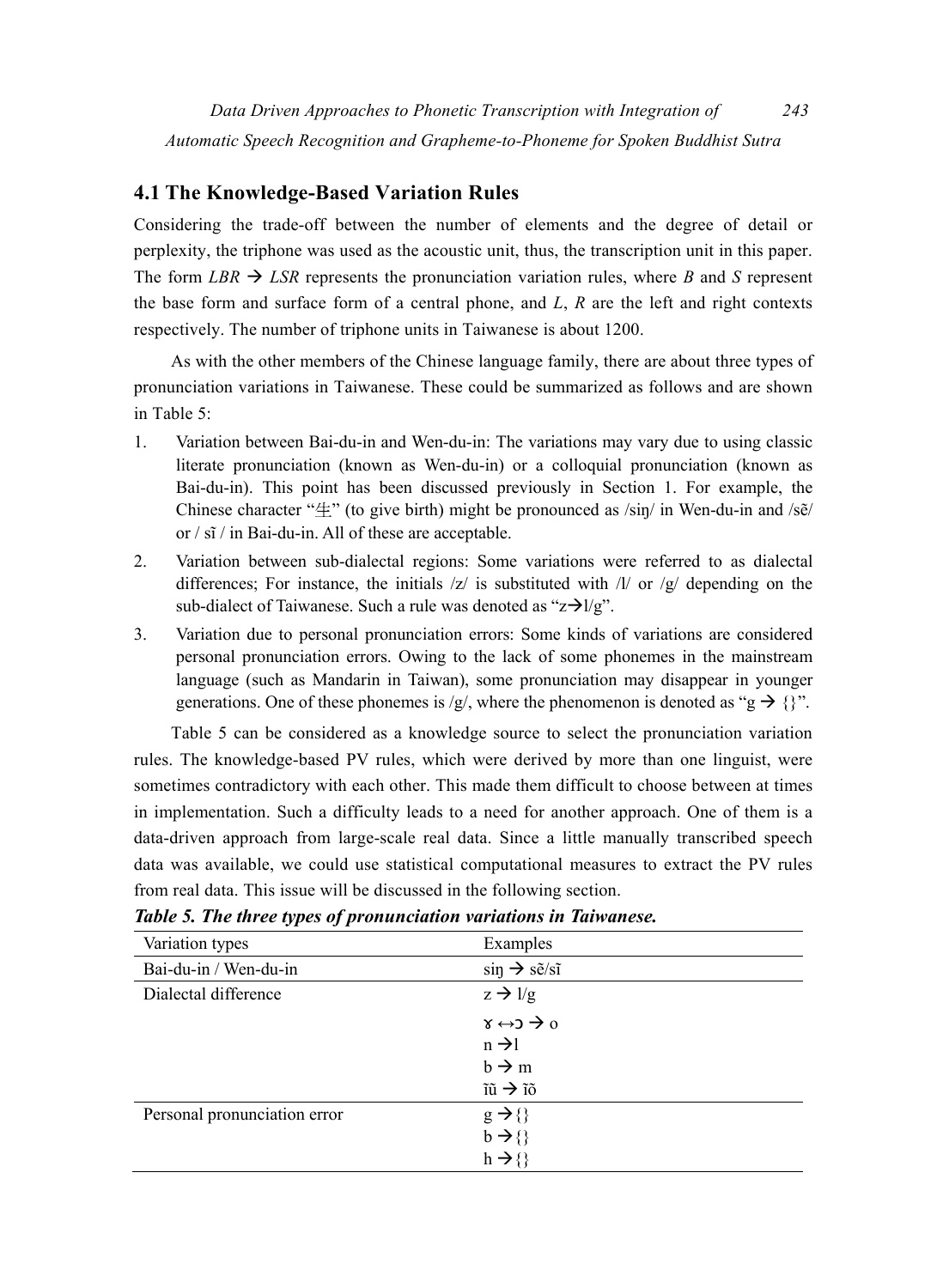#### **4.2 The Sata-Driven Variation Rules**

The same simple way to adopt the methodology of pronunciation variation is to expand the pronunciation lexicon using variation rules of the form  $\textit{LBR}$   $\rightarrow$   $\textit{LSR}$ . Similar work for such an approach was shown in Mandarin [Tsai *et al*. 2002]. To derive such rules, a speech corpus with both canonical pronunciation and actual pronunciation is necessary. We choose a subset of ForSDAT, called ForSDAT-02, to derive PV rules, and the statistical information is summarized as in Table 2.

ForSDAT-02 is a speech database with rich bi-phone coverage. This database was recorded by prompting speakers with a script. Although the script in Taiwanese text was shown with phonetic transcription, we did observe variations in the recorded speech. A small portion of the speech data was then manually checked, and the phonetic transcription of the script was corrected according to actual speech. Some examples of the original transcription (the base-form) and the manually corrected transcription (the surface-form) are shown in Table 6, which is called the sentence-level confusion table.

*Table 6. Sentence-level confusion table. The output is manually corrected transcription (the surface-form), and the input is the original transcription (the base-form).* 

| <b>Original transcription (base-form)</b>                                     | Manually corrected transcription (surface-form)                            |
|-------------------------------------------------------------------------------|----------------------------------------------------------------------------|
| $\dot{e}$ $b\dot{v}$ $k\hat{i}$ $\ddot{a}$                                    | è bǒ k'î ă                                                                 |
| gám k'ài bàn ts'én<br>$\sin$ ùa <sup>h</sup> hù <sup>h</sup> hŭa <sup>h</sup> | gán k'ài bàn ts'én<br>sĩn ùa <sup>h</sup> hù <sup>h</sup> hŭa <sup>h</sup> |
| .                                                                             | .                                                                          |

From the sentence-level confusion table, it is quite a straightforward process to construct other confusion tables in syllable level and triphone level. These two tables are shown in Table 7 and Table 8 as follows.

*Table 7. Syllable-level confusion table, where*  $z_{ij}$  *represents the number of variation from syllable*  $x_i$  *(base-form) to triphone*  $y_i$  *(surface-form), T is the number of surface-form and base-form* 

|               | $b\mathbf{x}$ | bo               | . | $y_j$       | . | $\cdot$<br>sin | $\cdot$<br>sin |
|---------------|---------------|------------------|---|-------------|---|----------------|----------------|
| $b\mathbf{v}$ | 237           | 30               | . | $z_{lj}$    | . | $\theta$       | $\theta$       |
| bo            | $\theta$      | 64               | . | $z_{2j}$    | . | $\theta$       | $\theta$       |
|               | $\cdots$      | $\cdots$         | . | $\cdots$    | . |                |                |
| $x_i$         | $z_{il}$      | $z_{i2}$         | . | $z_{ij}$    | . | $Z_{i,T-l}$    | $z_{iT}$       |
|               | $\cdots$      | $\cdots$         | . | $\cdots$    | . |                |                |
| sin           | $\theta$      | $\theta$         | . | $Z_{T-I,j}$ | . | 163            | 12             |
| sin           | $\theta$      | $\boldsymbol{0}$ | . | $z_{T,j}$   | . | 2              | 105            |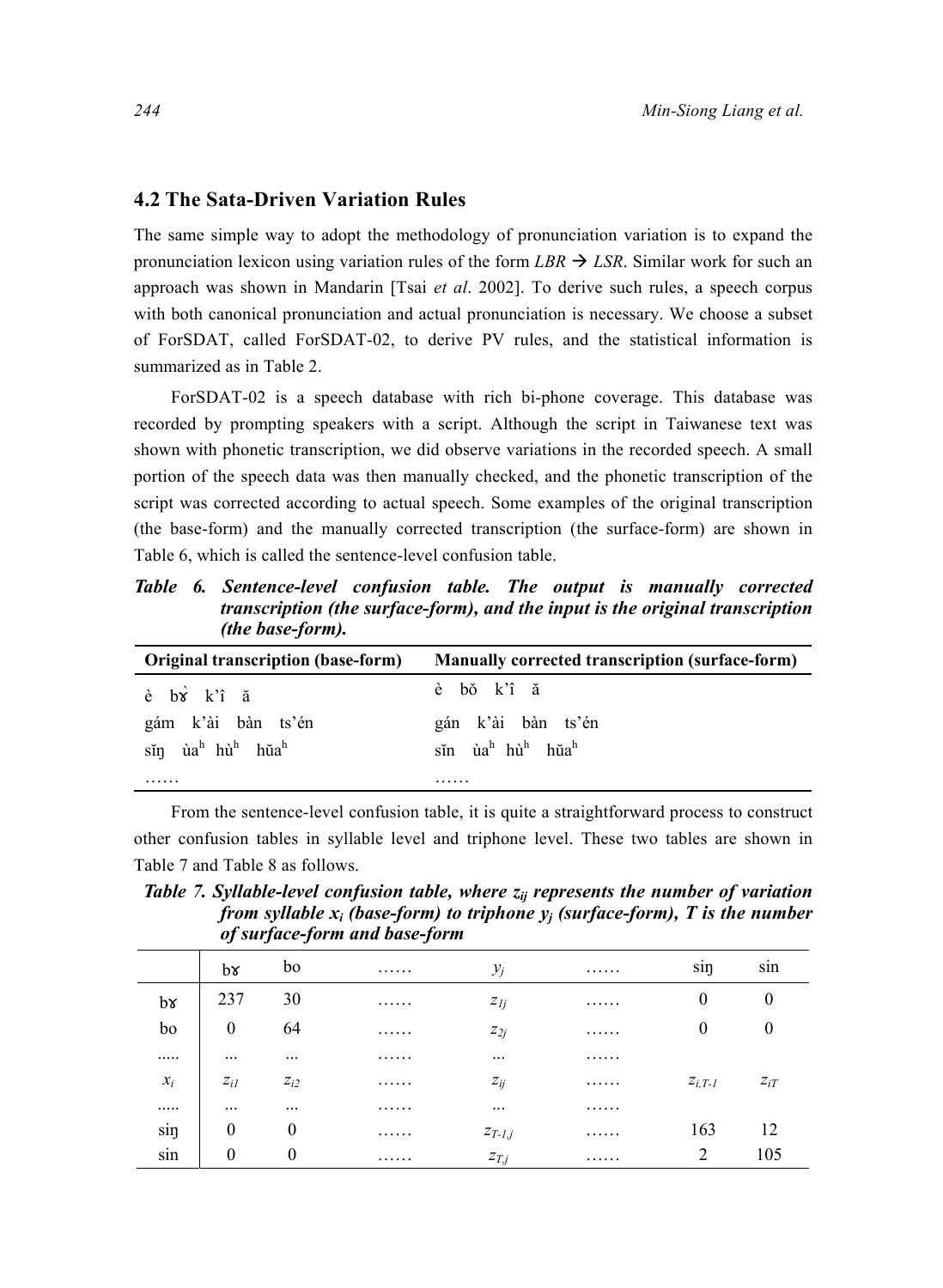The triphone-level confusion table is used as a direct knowledge source to derive the PV rules, where each cell in the table was looked upon as a rule. The number of rules shown in Table 8 is  $P^2$ , where P is the number of triphones (about 1200 in the target language). The number of rule set selections is  $2^{P^2}$ , which is an enormous number which is impossible to be processed in modern computers. To make the problem more solvable, some specially designed algorithms should be developed that are able to specifically find a useful route in the huge rule set selection space within a reasonable time.

|          |          |                  |                  | <b>Dase-jorm,</b> $N_i = \sum_j n_{ij}$ , $M_j = \sum_i n_{ij}$ and $N = \sum_i \sum_j n_{ij}$ |          |          |             |                  |          |       |
|----------|----------|------------------|------------------|------------------------------------------------------------------------------------------------|----------|----------|-------------|------------------|----------|-------|
|          | bh-er    | $1 - n$ g        | $i-n$            | .                                                                                              | $S_i$    | .        | $bh$ -o     | a-n              | $a-m$    |       |
| bh-er    | 237      | $\boldsymbol{0}$ | $\boldsymbol{0}$ | 1.1.1.1.1                                                                                      | $n_{Ij}$ | .        | 30          | $\theta$         | $\bf{0}$ | 267   |
| i-ng     | $\bf{0}$ | 1273             | 84               | $\ldots \ldots$                                                                                | $n_{2i}$ | .        | $\bf{0}$    | $\boldsymbol{0}$ | 0        | 1373  |
| $\cdots$ | .        |                  | .                |                                                                                                | .        |          |             |                  | .        |       |
| $b_i$    | $n_{iI}$ | $n_{i2}$         | $n_{i3}$         | 1.1.1.1.1                                                                                      | $n_{ij}$ | . $\sim$ | $n_{i,p-2}$ | $n_{i,p-1}$      | $n_{iP}$ | $N_i$ |
| .        |          |                  |                  |                                                                                                |          | .        |             |                  |          |       |
| $a-m$    | $\theta$ | $\boldsymbol{0}$ | $\boldsymbol{0}$ | .                                                                                              | $n_{Pj}$ | .        | $\theta$    | 35               | 834      |       |
|          | 241      | 1315             | 1102             |                                                                                                | $M_i$    |          | 107         | 1873             | 870      |       |

*Table 8. Triphone-level confusion table, where nij represents the number of variation from triphone bi to triphone sj, P is the number of surface-form and base-form,*  $N_i = \sum_j n_{ij}$ ,  $M_j = \sum_i n_{ij}$  and  $N = \sum_i \sum_j n_{ij}$ 

First of all, some criteria should be adopted to choose the most significant rule sets. Three kinds of statistical measures were used in this paper. They are (1) Joint probability [Raux 2004], (2) Conditional probability, and (3) Mutual information-like of the base form pronunciation and the surface form pronunciation. The mathematical definitions of the above three measures are as follows:

1. Joint probability of the base form pronunciation  $b_i$ , and the surface form pronunciation  $s_i$ ,

$$
p(b_i, s_j) = n_{ij} / N
$$

2. Conditional probability of the surface form pronunciation  $s_i$ , conditioned on the base form pronunciation  $b_i$ ,

$$
p(s_j | b_i) = n_{ij} / N_i
$$

3. Mutual information of the base form pronunciation  $b_i$ , and the surface form pronunciation  $S_i$ ,

$$
I_{ij} = p(b_i, s_j) \log \frac{p(b_i, s_j)}{p(b_i) p(s_j)} = \frac{n_{ij}}{N} \log (N \frac{n_{ij}}{\sum_{i} n_{ij} \cdot \sum_{j} n_{ij}})
$$

In all of the above equations,  $n_{ij}$  is the number of (base-form) triphone  $b_i$  substitutions by the surface-form triphone  $s_i$  that appear in a corpus, and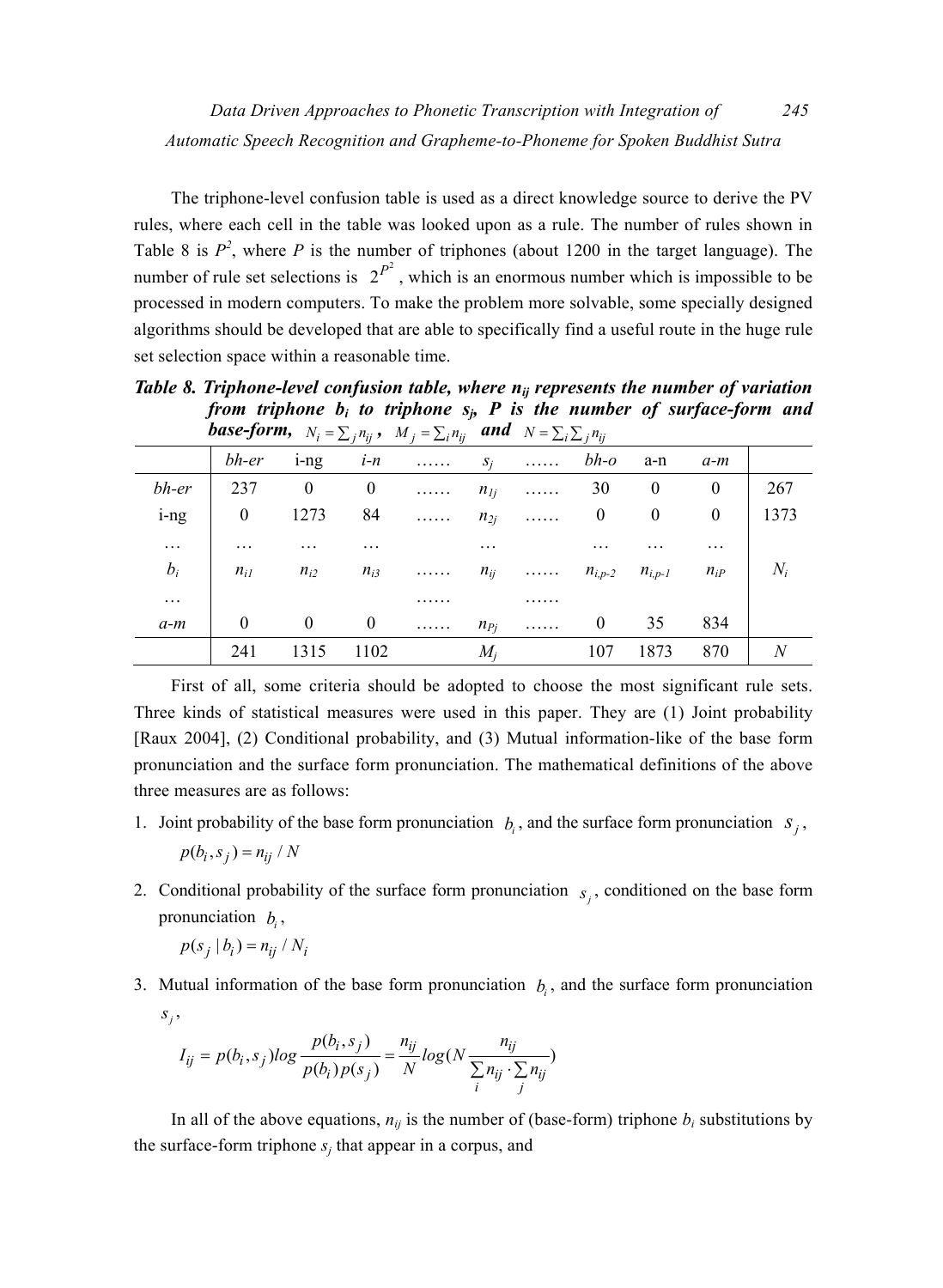$N = \sum_i \sum_j n_{ij}$  $N_i = \sum_j n_{ij}$ ,

 $p(b_i, s_j)$  represents the joint probability of  $(b_i, s_j)$ ,

 $p(b_i)$  and  $p(s_i)$  equal the marginal probability of  $b_i$  and  $s_j$ , respectively.

Note that each pair  $(i,j)$ ,  $i \neq j$ , corresponds to a substitution rule, and we select those pairs  $(i,j)$  with higher scores of  $p(b_i, s_j)$ ,  $p(b_i, s_j)$  and  $I_{ij}$  to be the variation rules to extend the sausage net pronunciation.

In Table 9, the rules were sorted by rank based on joint probability, conditional-probability, and mutual-information. There are variants among the three lists. One rule which is much more important in some method may be trivial in the other method.

*Table 9. Data-driven rules: The top 10 substitution errors were listed from the partially validated ForSDAT-02 corpus for Joint-Probability-Based, Conditional-Probability-Based and Mutual-information-Based method* 

| Rank based on Joint<br>Probability                 | Rank based on Conditional<br>Probability                      | Rank based on<br>Mutual-Information                 |
|----------------------------------------------------|---------------------------------------------------------------|-----------------------------------------------------|
| $i$ -n $\rightarrow$ i-n                           | $x-a^h \rightarrow x-a^h$                                     | $i$ -n $\rightarrow$ i-n                            |
| $a-m \rightarrow a-n$                              | $n-\gamma \rightarrow n-\tilde{0}$                            | $b-x \rightarrow b-0$                               |
| $b-x \rightarrow b-0$                              | $\eta$ -ĩ $\rightarrow$ $\eta$ -ĕ                             | $\tilde{i}$ - $\tilde{0} \rightarrow \tilde{i}$ -ũ  |
| $i-m \rightarrow i-n$                              | $1-o^h \rightarrow 1-o$                                       | $1-i^k \rightarrow 1-i^t$                           |
| $\tilde{i}$ - $\tilde{0} \rightarrow \tilde{i}$ -ũ | $k'-i' \rightarrow k'-i'$                                     | $k'$ - $x \rightarrow k'$ -0                        |
| $a-n \rightarrow a-m$                              | $ts-a^k \rightarrow ts-a^t$                                   | $\tilde{i}$ - $\eta \rightarrow \tilde{i}$ - $\eta$ |
| $a-n \rightarrow a-m$                              | $g - \gamma \rightarrow g - 0$                                | $p-\chi \rightarrow p-0$                            |
| $i-a-n \rightarrow i-o-n$                          | $p'-i^k \rightarrow p'-i^t$                                   | $i-m \rightarrow i-n$                               |
| $i-m \rightarrow i-n$                              | $\tilde{i}$ - $\tilde{0} \rightarrow \tilde{i}$ - $\tilde{u}$ | $t - \gamma \rightarrow t - 0$                      |
| $i-n \rightarrow i-m$                              | $g-i^k \rightarrow g-i$                                       | $b-i^t \rightarrow b-i^h$                           |

# **5. The Experiment Results and Discussion**

In training or estimating SI-HMM models for the acoustic part, we use continuous Gaussian-mixture HMM models with feature vectors of 12-dimensional MFCC with 1-dimensional energy, plus the first, second, and third derivatives computed using a 20-ms frame width and 10-ms frame shift. Context-dependent intra-syllabic tri-phone models were built using a decision-tree state tying procedure. As the testing data is speaker dependent, adaptation with some manually transcribed data must be useful in automatic phonetic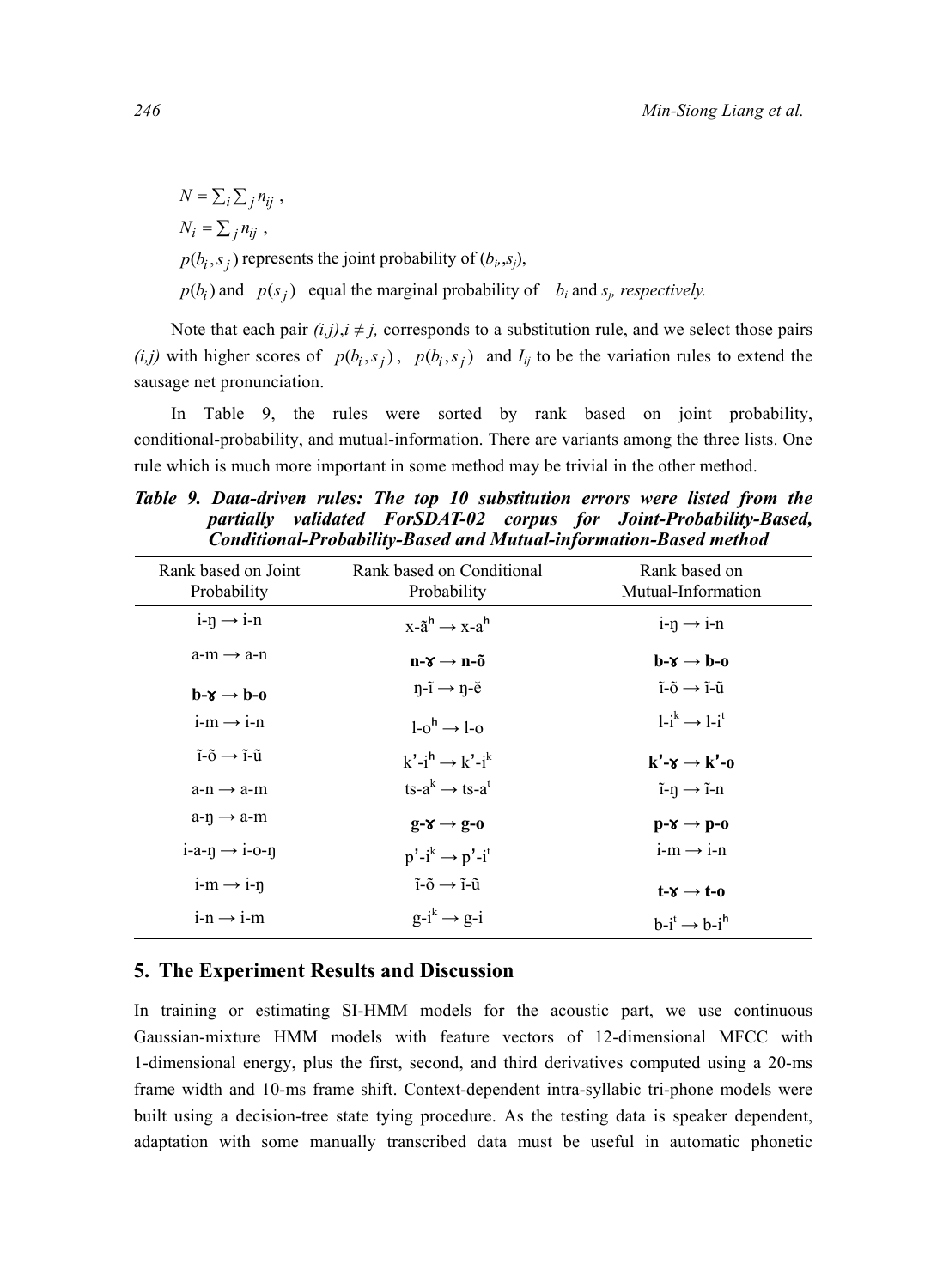*Data Driven Approaches to Phonetic Transcription with Integration of 247 Automatic Speech Recognition and Grapheme-to-Phoneme for Spoken Buddhist Sutra* 

transcription. Maximum Likelihood Linear Regression (MLLR) is then used to adapt speaker independent models using 31-utterance adaptation speech data. Most of the training and recognition are carried out by using the HTK tools [Young *et al*. 2008].

With the two searching nets (Total-Syl-Net, General-Sau-Net) and acoustic models (SI with adaptation), the recognition results measured as the syllable error rate (SER) are shown in Figure 6. In addition, we also show the result of only language, called grapheme-to-phoneme (G2P), with unigram.



# *Figure 6. Syllable error rate (SER) under uni-gram, and General-Sau-Net, SI w/ adaptation. See text in subsection 3.2 for notations.*

Through observation of the experimental results, we can see that neither G2P with unigram nor Total-Syl-Net with adaptation model can reach acceptable performance. Therefore, it is necessary to integrate the linguistic and acoustic parts. General-Sau-Net could surpass Total-Syl-Net. For example, under the same speaker adaptation models, the result was 12.74% better with General-Sau-Net than other results in Figure 6. Thus, if the speaker independent model could be adapted using some phonetically transcribed speech data, the adapted speaker independent model under General-Sau-Net would be suitable for the phonetic annotation task. In multiple pronunciation problems, by our speech data observation, we could see that some errors result from pronunciation variations. Therefore, we hypothesized that the performance would get better by adaptation of the Formosa Lexicon Sausage net, *i.e*. adaptation of the Formosa lexicon, described in the Section 4.

We adapted the Formosa (general-purpose) pronunciation lexicon according to different pronunciation variation rule sets. The speech recognition task with a sausage searching net and speaker adapted acoustic models was then conducted, as described in Section 4, wherein, the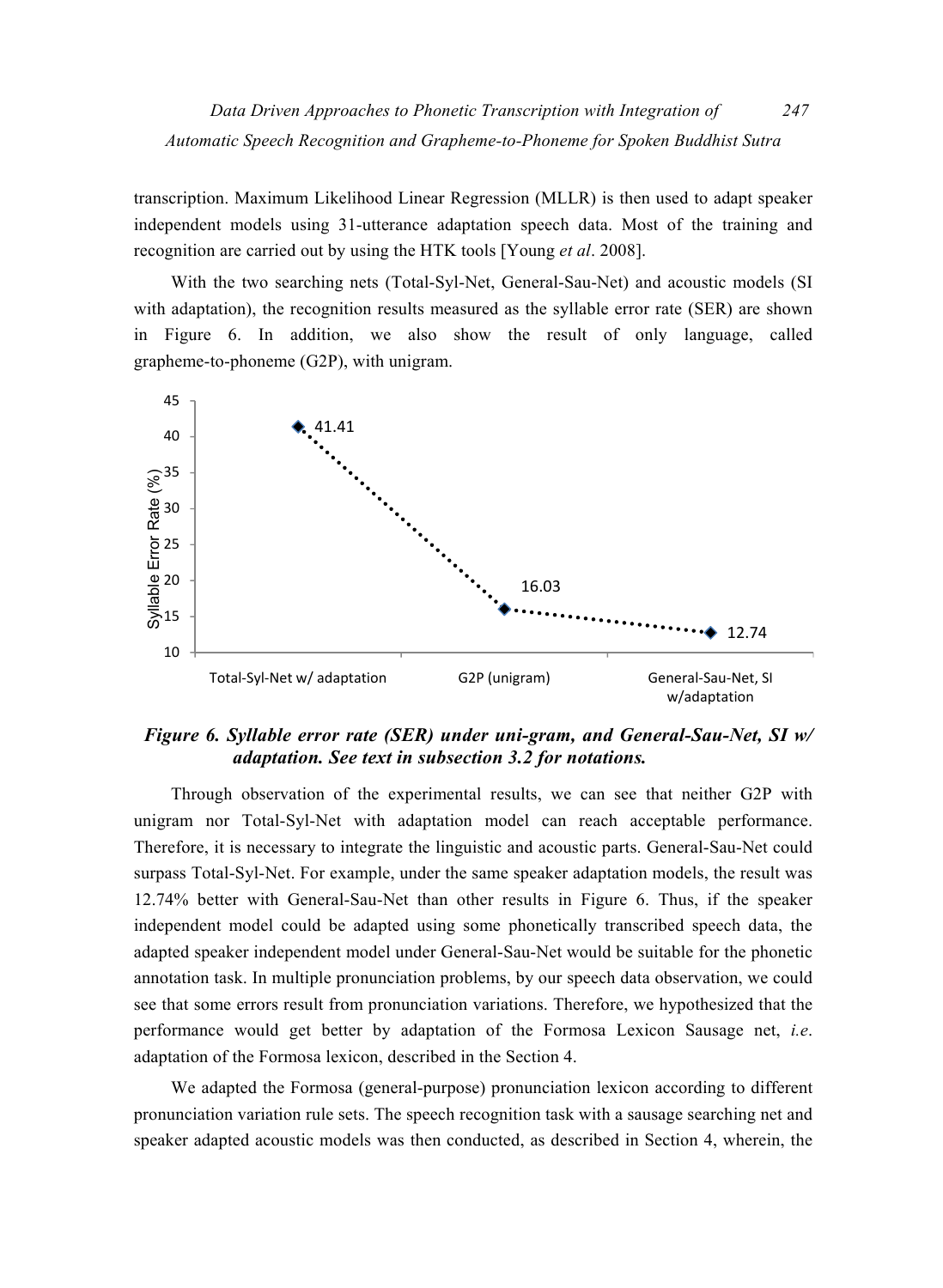SER achieved before the application of the pronunciation variation rules was **12.74%**, as shown in Figure 6. This would be looked upon as the performance of the baseline setup in this section.

In Figure 7, the transcription performance was measured in terms of syllable error rate vs. the number of ranked PV rules sorted according to different measures, including mutual-information (MI), joint-probability (JP), and conditional-probability (CP) as well as the baseline setup. We could observe that it is truly helpful to decrease the SER by increasing the searching net coverage via the PV rules. The evidence is that the lowest error rate (**10.56%**) was achieved by utilizing the first 52 variation rules, which were selected by the Mutual-Information (MI) measure. Similar improvement would also be observed in the best SER (**11.81%** and **11%**) achieved using the Joint-Probability (JP) and Conditional-Probability (CP) measures when the complexities of the JP and CP measure are 2.68 and 2.55, respectively.



*Figure 7. The recognition result (Syllable error rate) v.s. the number of ranked rules sorted according to different measures, including mutual-information (MI), joint-probability (JP), and conditional-probability (CP) as well as the Baseline criterion.* 

It is interesting to point out that, in Figure 7, choosing different statistical measures was found to influence the achievable lowest SER and also the speed of decrease in SER. In these experiments, we found that MI was the best in terms of the rate of decrease in SER or the achievable lowest SER. Although the JP-based measure could make the error rate converge more quickly than the CP-based measure, the performance also degraded quickly. This is because the CP-based measure score was normalized by the base-form count in contrast to the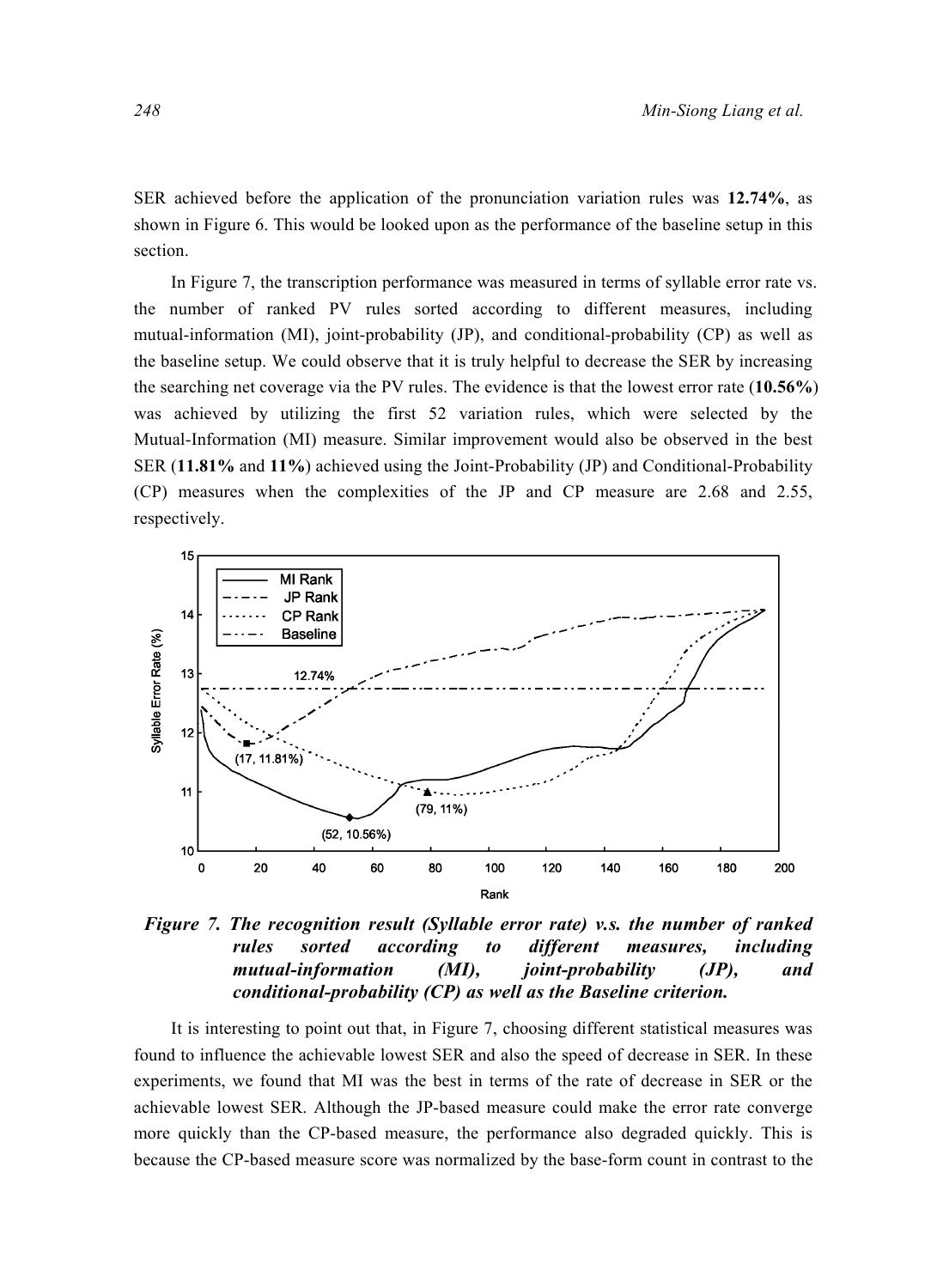JP-based measure. However, the insignificant and harmless PV-rules might get the higher conditional probability sometimes due to few base-form observations. The PV-rules for the CP-based measure might not increase the perplexity but still lead to the slowest convergence among the three measures. In the MI-based measure, the formula could avoid slow convergence using the Joint-Probability as a weight when the base-form had few variations. Observing the confusion table, the surface-form would have lower correlation with these base-forms if many base-forms would transform into the same surface-form. So, we proposed that the mutual information between the base and surface-forms should be used to calculate the base and surface-form correlation using the normalization of their count. Consequently, the error rate of the MI rank converges most quickly and the performance of the MI measure in error reduction was also better than JP and CP measures, respectively.

Another interesting point was that the SER will possibly increase if too many PV rules are applied. For example, the lowest SER is achieved by applying 52 rules when MI was adopted as the ranking measure. However, after applying more rules, the SER increased! It even became worse than that in the baseline experiments. This means that some "bad" pronunciation variation rules may lead to a performance reduction. Take the Joint-Probability (JP) measure for example. The optimal performance was achieved when 17 ranked rules were applied, but when the number of rules further increased, the performance degraded. It was similar when MI or CP was used. Therefore, it is important to determine "good" rules and choose them so that the optimal performance could be achieved as soon as possible.

Extending the searching net can enhance the SER performance, but the extension must be limited to a suitable range. This point can be observed from the perplexity of the searching net in Figure 8. Regardless what measures we use, the differences in the perplexity values from the best results among the three measures were always slight. For example, in Figure 8, the perplexity of the best JP measure result was 2.68 when the perplexity of best MI measure result was 2.62. That means too many rules may lead to more real pronunciation coverage, but the performance may improve slightly or even decrease progressively. The perplexity is a good measure to evaluate the searching net in obtaining the best results.

Finally, in Figure 9, the error rate of General-Sau-Net is 12.74%. However, some errors resulted from pronunciation variations caused by a speaker's accent. Therefore, through incorporating variation rules into General-Sau-Net with different statistic measures, the best error rates can be reduced to 11.81%, 11%, and 10.56% with respect to JP-, CP-, and MI-based measures, respectively.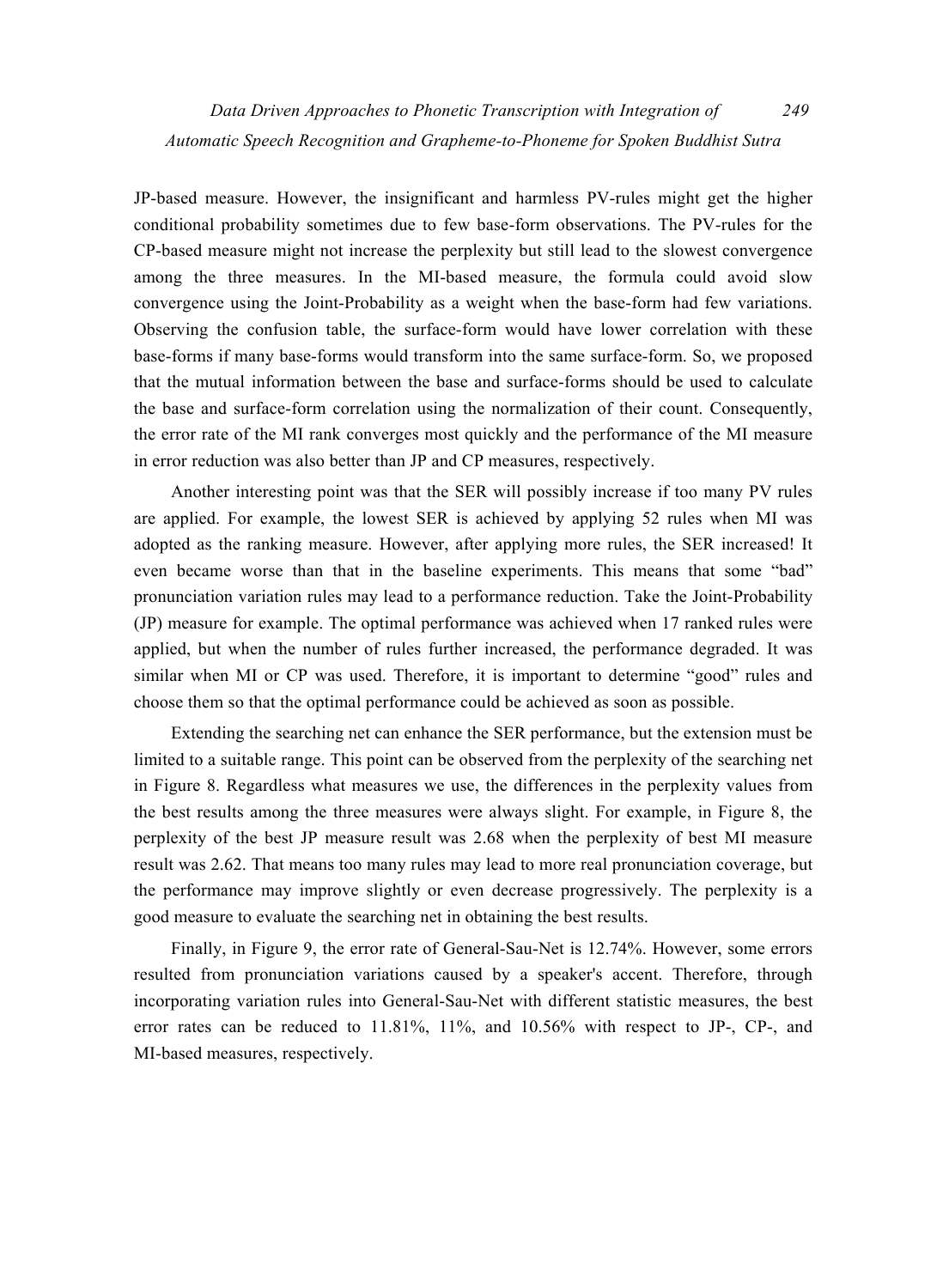

*Figure 8. The recognition result (syllable error rate) vs. the perplexity sorted according to different measures, including mutual-information (MI), joint-probability (JP), and conditional-probability (CP) as well as the Baseline criterion* 



*Figure 9. The recognition result (syllable error rate) under four kinds of net according to different measures, including mutual-information (MI), joint-probability (JP), and conditional-probability (CP) as well as the Baseline criterion.*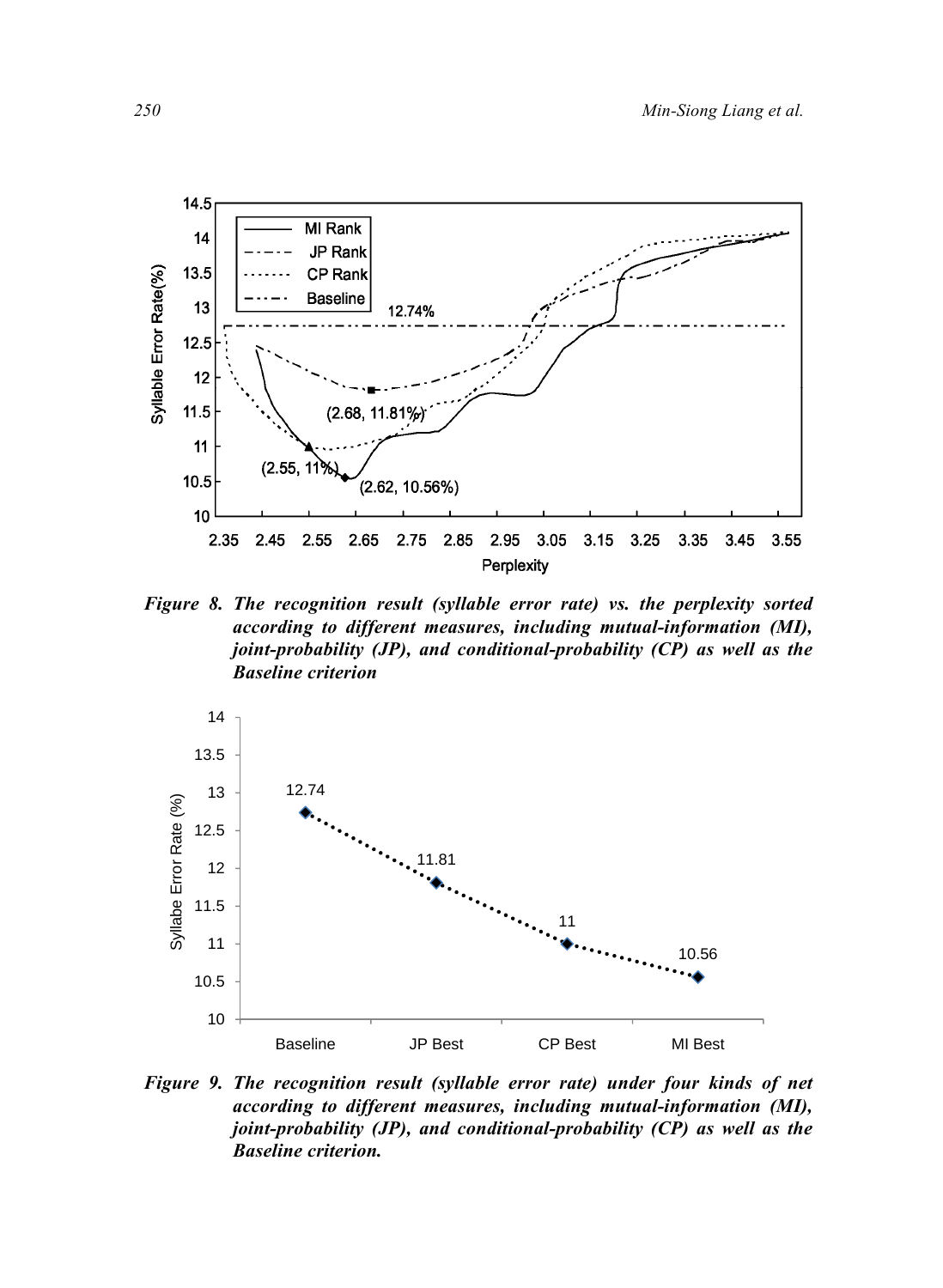# **6. Conclusions**

We have proposed a new approach to address the phonetic transcription of Chinese text into Taiwanese pronunciation. Considering the fact that there are very few linguistic resources for Taiwanese, we used speech recognition techniques to deal with multiple pronunciation variations, which is a very common phenomenon in Taiwanese but hard to deal with using traditional text-based approaches. A general-purpose lexicon (called the Formosa lexicon), and a speaker-adapted HMM model were used to achieve a syllable error rate, 12.74%. In order to enhance the performance, the trivial adaptation of a general-purpose sausage net with pronunciation variation rules was used instead of global pronunciation lexicon modification.

In pronunciation variation rule (PV-rules) selection, the data-driven variation rules, which were derived using three statistical measures, were used to extend more possible pronunciations. Although the knowledge-based rules were also derived from a knowledge source, the rules were difficult to implement and dependent on the specific language. Thus, we selected data-driven rules with context-dependent triphones as the general solution to the PV problem. In the data-driven measure, the mutual-information-based (MI) rank outperformed the Joint-Probability rank and Conditional-Probability rank. Compared with baseline experiment result error rate of 12.74%, the lowest error rate of the MI-based measures had an error reduction rate of 17.11%, which was the best among the three statistical measures proposed in this paper. The error rate of the MI rank converged most quickly and the best performance of MI-based measure appeared in the first 52 ranks.

The experimental results from data-driven measures could possibly provide the evidence to help choose the corresponding knowledge-based PV rules. Of course, some of the pronunciation variation rules were certainly language-dependent (*i.e*. the phonological and phonetic processes differ between languages) [Kanokphara *et al*. 2003]. However, the major points to be emphasized are that the proposed technique to model pronunciation variation for transcription was rather language-independent.

The recognition of tones was still an unsolved problem in this research. This is another issue for further research. In Taiwanese, there are 7 tone classes, which could be used to distinguish the meanings of words. In addition, the complex tone sandhi would also be accompanied with tone recognition. If more speech and text was gathered, the analysis and statistics of pronunciation information for pronunciation probability would be the next step. We will construct a human interaction system to help more Taiwanese publications be presented. This technology may also be used as a language-learning tool.

Although the proposed technique was developed for Taiwanese speech, it could also be easily adapted for application in other similar "minority" Chinese spoken languages, such as Hakka, Wu, Yue, Xiang, Gan, and Min, or other non-Han family languages which also use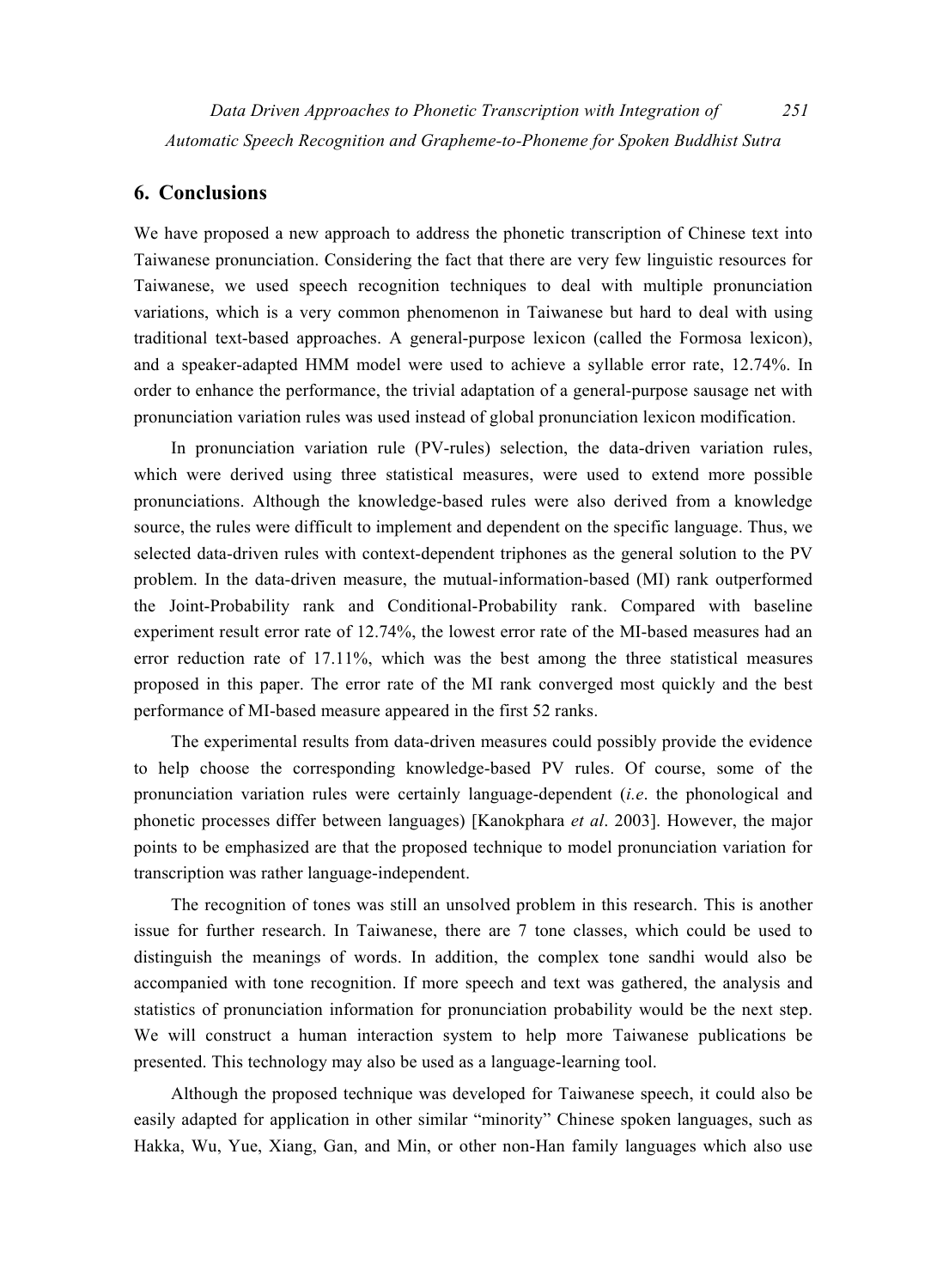Chinese characters as the written language form.

In summary, the proposed semi-automatic transcription of Chinese text into a Taiwanese pronunciation system reached a **12.74%** error rate in the baseline experiment. Further improvement using pronunciation variation rules produced a **17.11%** error rate reduction.

#### **Reference**

- Chen C. H., Sutra on the original Vows of Bodhisattva Earth Treasure in English, http://www.yogichen.org/efiles/b041a.html, 2006.
- Cover, T. M. and J. A. Thomas, *Elements of Information Theory*, New York: Wiley, 1991.
- Cremelie, N., and J.-P. Martens, "In Search of Better Pronunciation Models for Speech Recognition," *Speech Communication*, 29, 1999, pp. 115-136.
- Evermann, G., H.Y. Chan, M.J.F. Gales, T. Hain, X. Liu, D. Mrva, L. Wang, and P.C. Woodland, "Development of the 2003 CU-HTK Conversational Telephone Speech Transcription System," *In: Proc. IEEE Int. Conf. Acoustics, Speech, and Signal Processing (ICASSP)*, 2004, Montreal, Canada, pp. I-249-I-252.
- Haeb-Umbach, R., P. Beyerlein, and E. Thelen, "Automatic Transcription of Unknown Words in a Speech Recognition system," *In: Proc. IEEE Int. Conf. Acoustics, Speech, and Signal Processing (ICASSP)*, 1995, pp. 840-843.
- Hain, T., "Implicit modeling of pronunciation variation in automatic speech recognition," *Speech Communication*, 46, 2005, pp. 171-188.
- U.S. Department of State's Bureau of International Information Programs, IIP report, http://usinfo.state.gov/, Dec, 2003.
- Kanokphara, S., V. Tesprasit, and R. Thongprasirt, "Pronunciation Variation Speech Recognition without Dictionary Modification on Sparse Database," *In: Proc. IEEE Int. Conf. Acoustics, Speech, and Signal Processing (ICASSP)*, 2003, Hong Kong, pp. I-764-I-767.
- Kim, D. Y., H.Y. Chan, G. Evermann, M.J.F. Gales, D. Mrva, K.C. Sim and P.C. Woodland, "Development of the CU-HTK 2004 Broadcast News Transcription Systems," *In: Proc. IEEE Int. Conf. Acoustics, Speech, and Signal Processing (ICASSP)*, 2005, Philadelphia, USA, pp. 861-864.
- Lamel, L., J.-L. Gauvain, and G. Adda, "Lightly Supervised and Unsupervised Acoustic Model Training," *Computer Speech and Language,* 16, 2002, pp. 115-129.
- Liang, M.-S., R.-C. Yang, Y.-C. Chiang, D.-C. Lyu and R.-Y. Lyu, "A Taiwanese Text-to-Speech System with Applications to Language Learning," *In: Proc. Int. Conf. on Advanced Learning Technologies (ICALT)*, 2004, Joensuu, Finland, pp. 91-95.
- Liang, M.-S., D.-C. Lyu, Y.-C. Chiang and R.-Y. Lyu, "Construct a Multi-Lingual Speech Corpus in Taiwan with Extracting Phonetically Balanced Articles," *In: Proc. Int. Conf. on Spoken Language Processing (ICSLP)*, 2004, Jeju Island, Korea.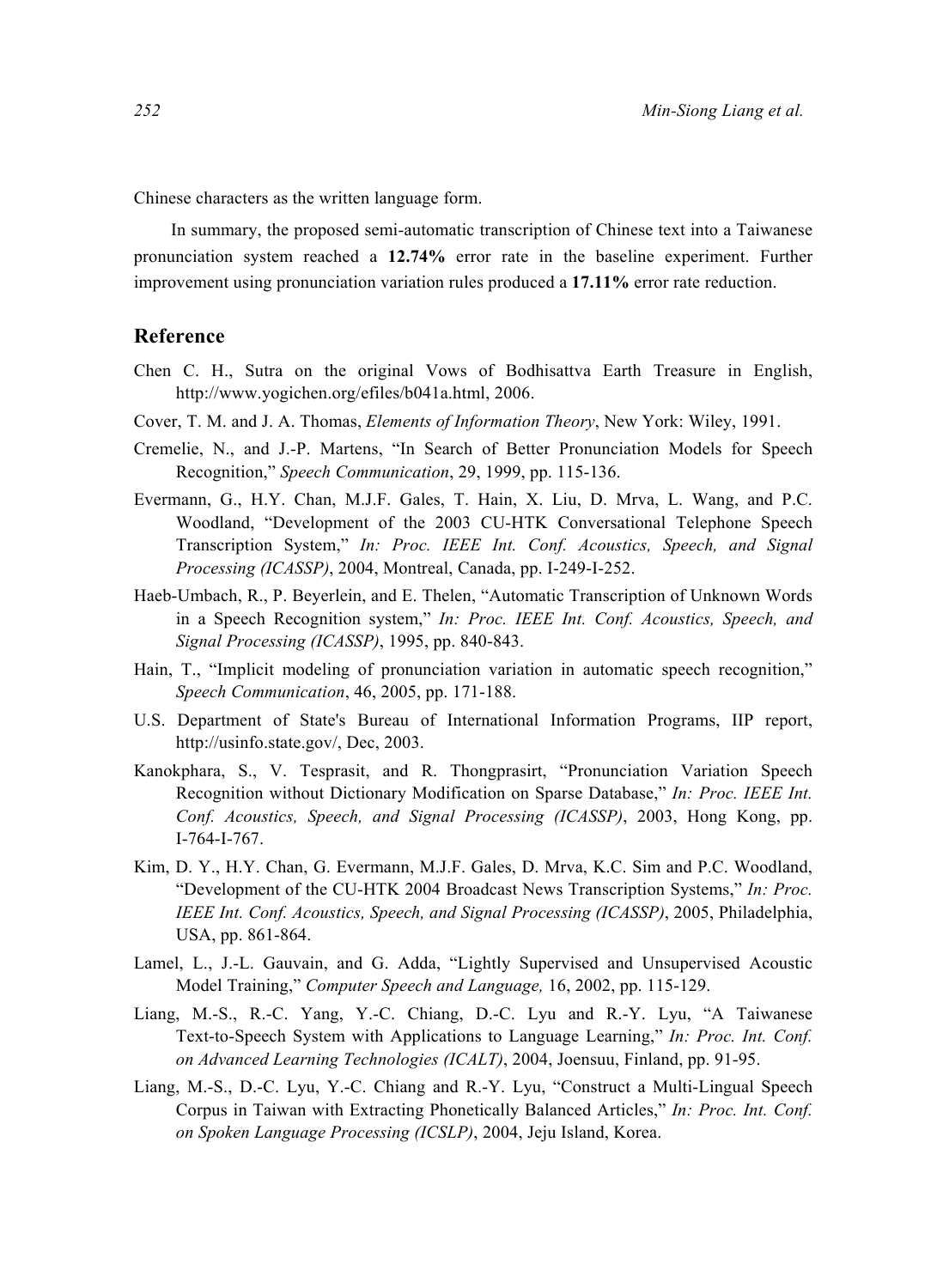- Lyu, R.Y., M.S. Liang, and Y.C. Chiang, "Toward Constructing A Multilingual Speech Corpus for Taiwanese (Minnan), Hakka, and Mandarin," *International Journal of Computational Linguistics & Chinese Language Processing (IJCLCLP)*, 9(2), August 2004, pp. 1-12.
- Nanjo, H., and T. Kawahara, "Language Model and Speaking Rate Adaptation for Spontaneous Presentation Speech Recognition," *IEEE Transaction on Speech and Audio Processing*, vol. 12, Jul. 2004, pp. 391-400.
- Nouza, J., D. Nejedlova, J. Zdansky and J. Kolorenc, "Very Large Vocabulary Speech Recognition System for Automatic Transcription of Czech Broadcast Programs," *In: Proc. Int. Conf. on Spoken Language Processing (ICSLP)*, 2004, Jeju, Korea.
- Raux, A., "Automated Lexical Adaptation and Speaker Clustering based on Pronunciation Habits for Non-Native Speech Recognition," *In: Proc. Int. Conf. on Spoken Language Processing (ICSLP)*, 2004, Jeju Island, Korea.
- Saraclar, M., and S. Khudanpur, "Pronunciation change in conversation speech and its implications for automatic speech recognition," *Computer Speech and Language*, 18, 2004, pp. 375-395.
- Sarada, G.L., and N. Hemalatha, T. Nagarajan and Hema A. Murthy, "Automatic Transcription of Continuous Speech using Unsupervised and Incremental Training," *In: Proc. Int. Conf. on Spoken Language Processing (ICSLP)*, 2004, Jeju, Korea.
- Sik, D.-G., *The Four Basic Sutra in Taiwanese*, DiGuan Temple, HsinChu, Taiwan, 2004.
- Sik, D.-G., *Earth Treasure Sutra in Taiwanese*, DiGuan Temple, HsinChu, Taiwan, 2004.
- Siohan, O., B. Ramabhadran, and G. Zweig, "Speech Recognition Error Analysis on the English MALACH Corpus," *In: Proc. Int. Conf. on Spoken Language Processing (ICSLP)*, 2004, Jeju Island, Korea.
- Soltau, H., B. Kingsbury, L. Mangu, D. Povey, G. Saon and G. Zweig, "The IBM 2004 Conversational Telephony System for Rich Transcription," *In: Proc. IEEE Int. Conf. Acoustics, Speech, and Signal Processing (ICASSP)*, 2005, Philadelphia, USA, pp. I-205-I-208.
- Tripitaka, S. S., Sutra on the original Vows of Bodhisattva Earth Treasure in Chinese. http://book.bfnn.org/article/0016.htm, 2005.
- Tsai, M.Y., F.C. Chou, and L.S. Lee, "Improved pronunciation modeling by inverse word frequency and pronunciation entropy," *In: Proc. IEEE Int. Workshop on Automatic Speech Recognition and Understanding (ASRU)*, 2002, pp. 53-56.
- Wu, J., and V. Gupta, "Application of Simultaneous Decoding Algorithm to Automatic Transcription of Known and Unknown Words," *In: Proc. IEEE Int. Conf. Acoustics, Speech, and Signal Processing (ICASSP)*, 1999, Phoenix, USA, pp. 589-592.
- Young, S., G. Evermann, M. Gales, T. Hain, D. Kershaw, X. (Andrew) Liu, G. Moore, J. Odell, D. Ollason, D. Povey, V. Valtchev and P. Woodland, *The HTK Book*, 3.4 ed., 2008.